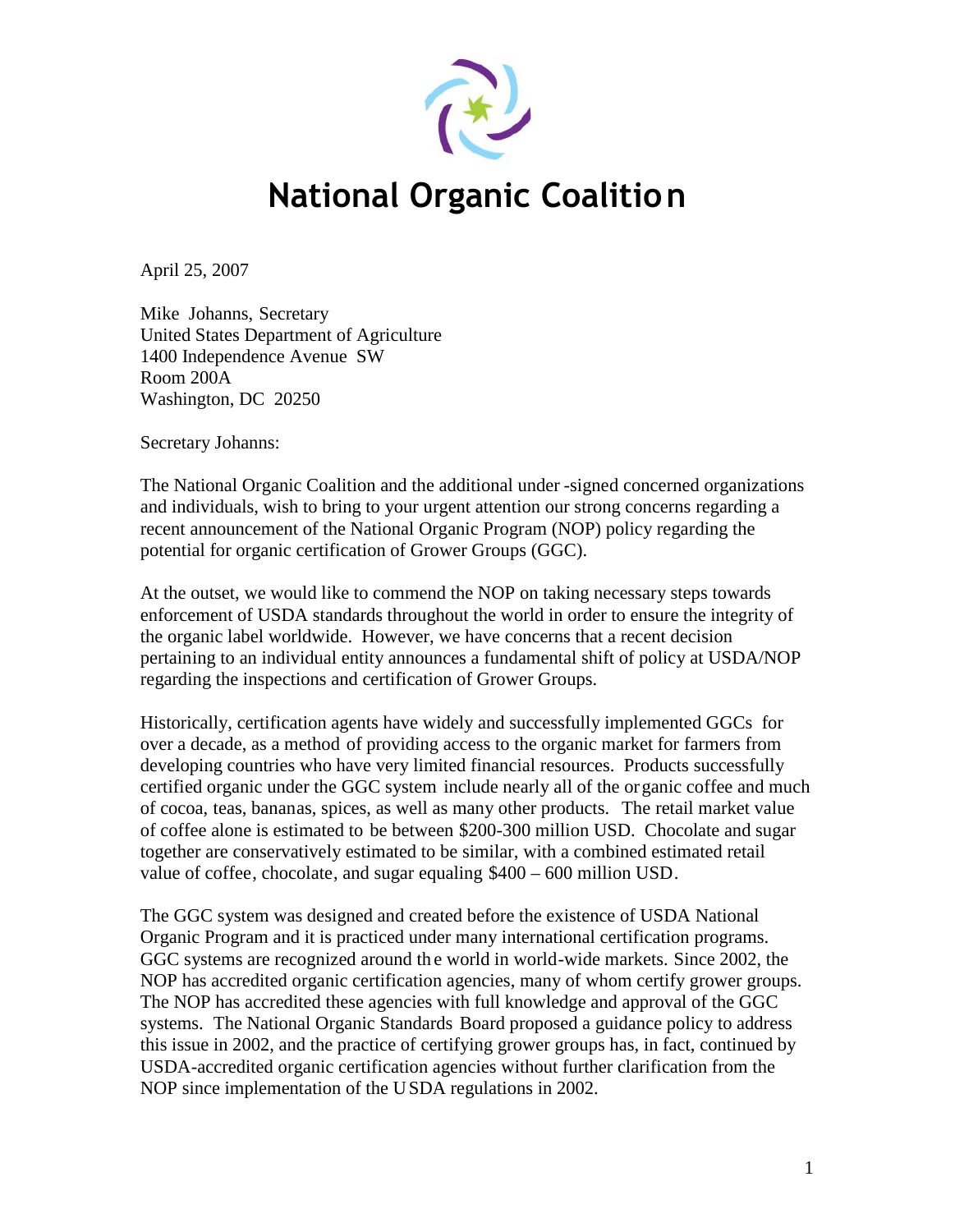The Grower Group Certification model has been utilized for farmers in developing countries who have very limited financial resources and is limited to farmers who have formed associations, cooperatives or other democratically o rganized groups. To qualify for certification as a Grower Group, the farmers must create an internal certification control system (ICS) which ensures that the entire group, as well as each participating farmer, complies with organic certification requirements. The purpose of this system is to aid those farmers who cannot afford individual certification, thus providing a valid export access for these farmers, often for the very first time. At the same time, the ICS seeks to provide consistent oversight for the group to verify compliance with strict organic standards and therefore preserve consumer confidence. Organic accreditors and certifiers must ensure that these ICS systems are fully functioning.

There appears to be some conflict with this type of prac tice and the existing NOP regulation, as interpreted by USDA (see USDA/NOP Adverse Action: Denial of certification, Appeal RULING: October 27, 2006). In this case, USDA denied certification of a Mexican operation due to noncompliance issues, and further st ated that: "The ruling established that use of an internal inspection system as a proxy for mandatory on -site inspections of each production unit by the certifying agent is not permitted."

Since this decision could have very significant economic impact on some of the world's smallest and most vulnerable farmers, affect major US food industry buyers, and deny consumers access to numerous organic products, we urge the USDA to proceed carefully with any policy decisions only after considering alternatives a nd consulting in thoughtful and timely discussions with the wide range of potentially impacted stakeholders and program participants.

A critical first step toward making significant policy determinations like the USDA's statement on GGC must include a public and transparent process. Further, the procedures for considering and taking action on such policies should be fully documented using the standard practices related to management of a Quality System for an accreditation agency. Given the fact that NOP does not have a Quality System in place, it is not surprising that problems have frequently arisen when NOP has made or revised policies related to its accreditation system.

We ask that any ruling on the eligibility of Grower Groups be delayed until NOP i nstitutes a fullfledged Quality System consistent with the mandate at 7 CFR 205.509, which requires that the NOP comply with ISO/IEC Guide 61 (now revised and renumbered a s ISO 17011, "Conformity Assessment—General Requirements for Accreditation Bodies A ccrediting Conformity Assessment Bodies").."

In our view, compliance with this international norm will greatly improve the current method of making changes in accreditation requirements, as §8.2.4. of ISO 17011 requires accreditation bodies to "give due notice of any changes to its requirements for accreditation and take account of views expressed by interested parties before deciding on the precise form and effective date of the changes." In addition, this international standard for management of accred itation bodies provides detailed and comprehensive requirements on such topics as:

- Acceptable structures of an accreditation body,
- Impartiality and confidentiality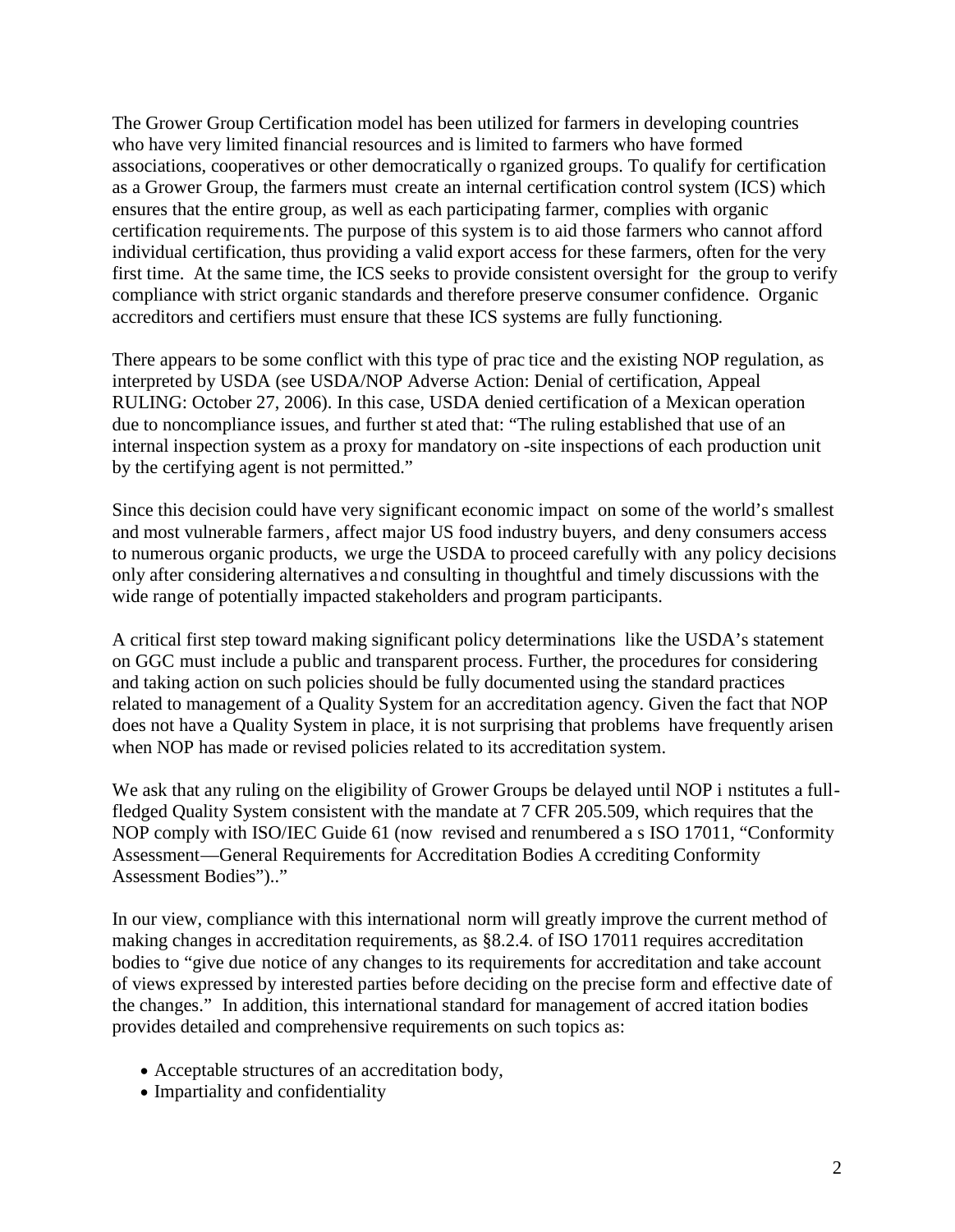- Accreditation activities
- Documentation of procedures, policies and standards of the accredi tation body,
- Methods for developing, revising, and controlling documents,
- Recordkeeping
- Promptly identifying and correcting nonconformities in the accreditation body's management
- Managing accreditation personnel
- Ensuring that information about the managem ent of the accreditation body is available to the public,
- Assessing applications for accreditation, performing audits, and making accreditation decisions,
- Ensuring continued compliance of accredited certifiers through reassessment and on -going surveillance, and
- Handling complaints and appeals.

Following the NOP's consultation with stakeholders, the National Organic Standards Board, and legal counsel, we fully support a very transparent and participatory process to develop further action with regard to GGC. This process should start with the comprehensive evaluation of the NOSB 2002 recommendations. The recommendations will need greater scrutiny and clarification to be widely accepted, but they serve as the appropriate beginning point for discussions. [Please see attached NOP statement and NOSB recommendations.].

Finally, and most urgently, USDA/NOP must ensure continued access to the US market for the current legitimately-certified and accredited GGC organic pro ducts in the stream of commerce while this problem is resolved. USDA should, of course proceed to fully audit, provide appropriate oversight and ensure confidence of all USDA accredited certifiers who are certifying fully functional and legitimate GGC systems

We look forward to your immediate response and to the positive resolution of this very timely and urgent matter,

Undersigned,

**National Organic Coalition:** *Steve Etka, Legislative Coordinator 703-519-7772; Steveet[ka@gmail.com](Steveetka@gmail.com)*

Rural Advancement Foundation International -- USA Beyond Pesticides Center for Food Safety Equal Exchange Food & Water Watch, Maine Organic Farmers and Gardeners Association Midwest Organic and Sustainable Education Services National Cooperative Grocers Association Northeast Organic Farming Association -Interstate Council, Northeast Organic Farming Association of Connecticut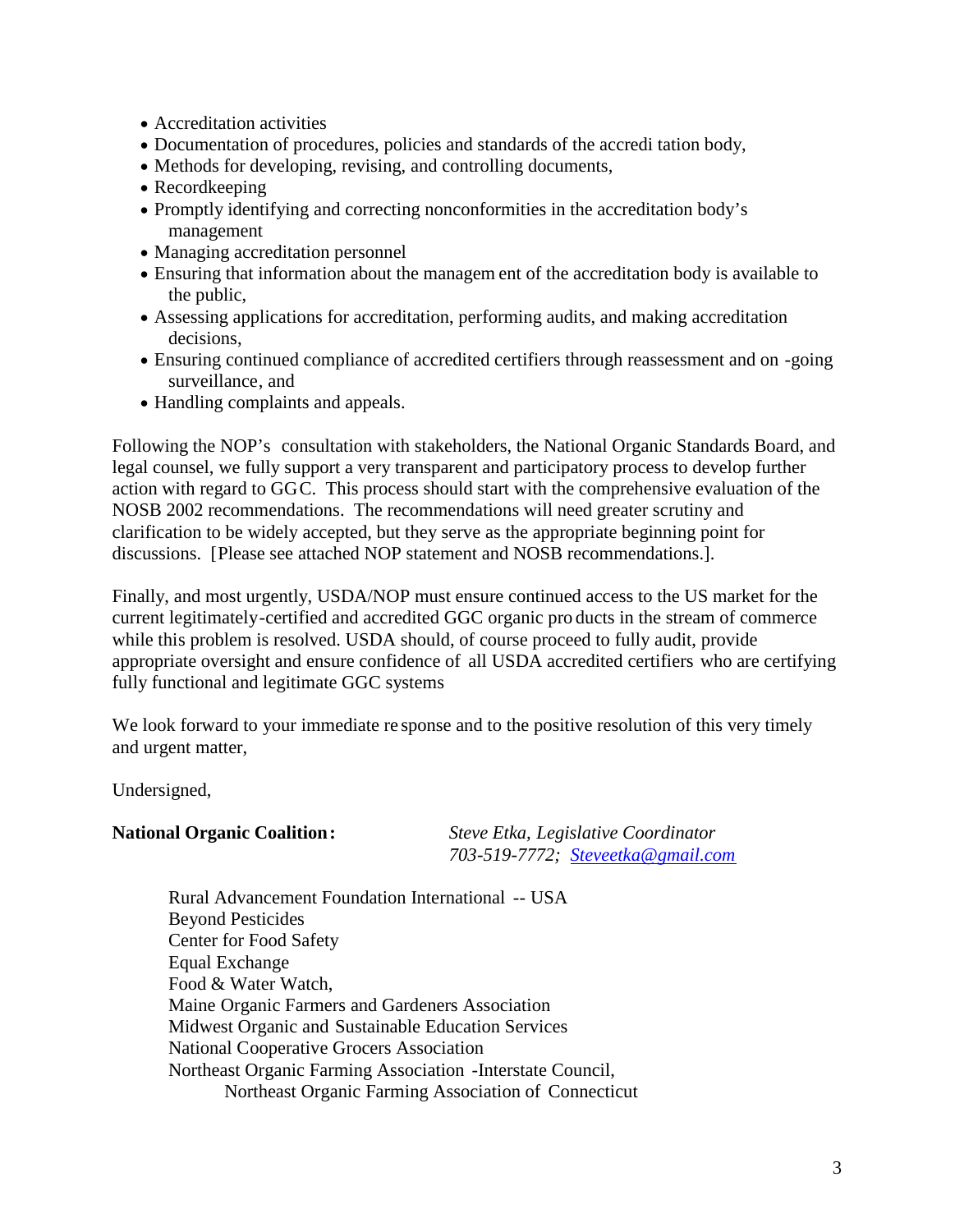Northeast Organic Farming Association of Massachusetts Northeast Organic Farming Association of New Hampshire Northeast Organic Farming Association of New Jersey Northeast Organic Farming Association of New York Northeast Organic Farming Association of Rhode Island Northeast Organic Farming Association of Vermont Northeast Organic Dairy Producers Alliance Union of Concerned Scientists *\*\* Please see below for additional Organizational and Individual Signatures*

Cc: Lloyd Day Ken Clayton Barbara Robinson Mark Bradley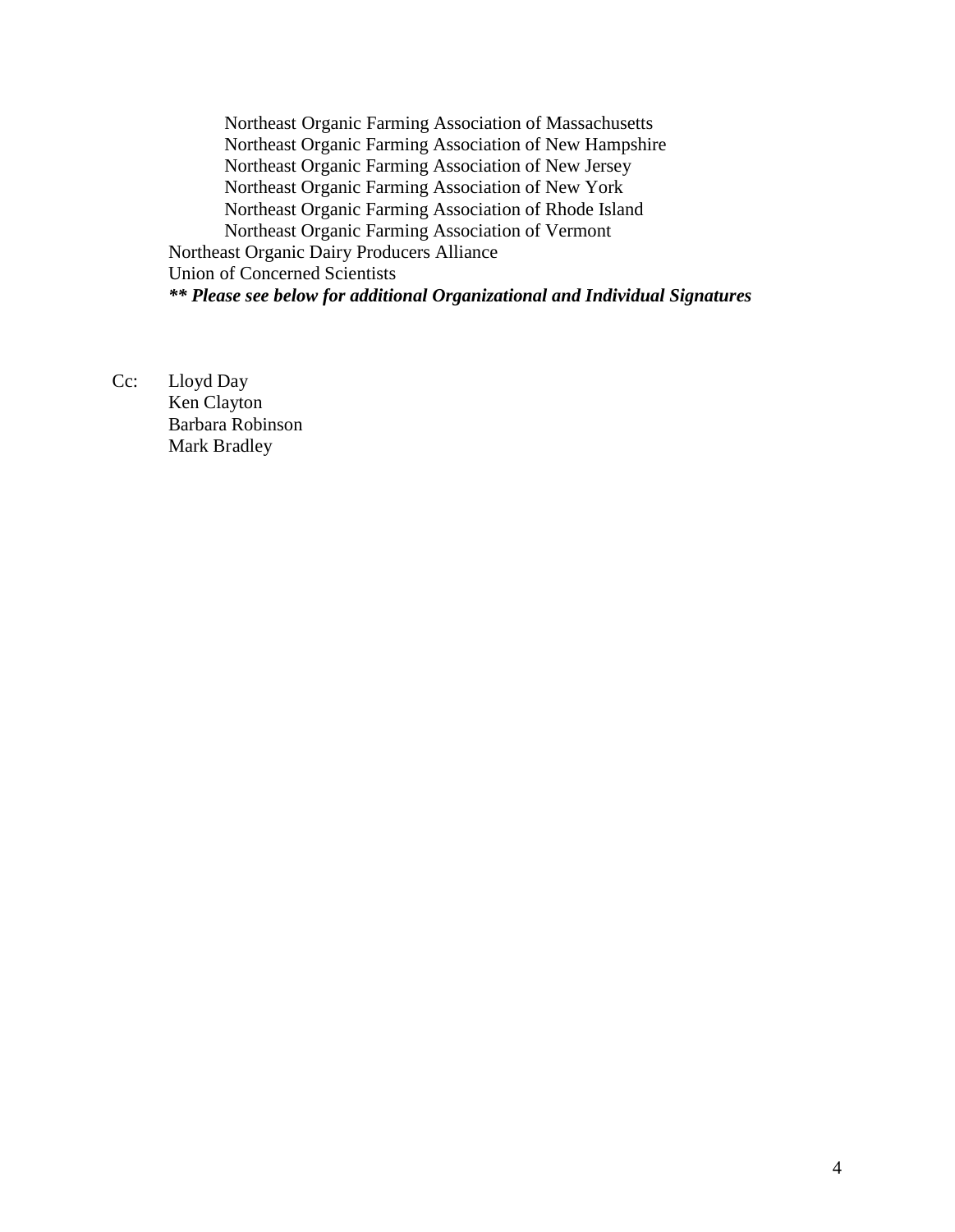#### **ORGANIZATIONAL/BUSINESS SIGN-ONS**

492 Cafe

A Common Thread A World Away AeroStar Global Logistics Agnus Dei Lutheran Church Agora Ministry Agricultural Missions AgriSystems International Agro Eco, The Netherlands Akeley UMC Alanheri (Produkten) BV - The Netherlands Alberts Organics Alpha Delta Omega Alter Eco Fair Trade ALTERNATIVA 3, S.COOP.CL Alternative Grounds Coffeehouse and Roastery Amnesty International at The College of New Jersey Ancient Wisdom Publishing APOYO Ministry Appalachian Crafts Farm ArtFarm Ashland Food Co-op ASOBAGRI, Guatemala ASPROCAFE INGRUMA, Columbia Atlas Coffee Importers, LLC Backcountry Coffee Roasters Bagel Grove Barnard EcoReps Be Ready for 2012 Beautiful Savior Lutheran Church Beecher gelato & gourmet coffee Belmont United Methodist Church Berkeley Natural Grocery Company Berkshire Co-op Market Bethel University: World Challenge Big Sun Music BIO FOODS (PVT) LTD, Sri Lanka Blossom Grocery Blue Ridge Outdoors Magazine Bonnie May's House of Praise Brattleboro Food Co-op Browns United Methodist Church Bucks County Foodshed Alliance CACVRA, Peru Café Campesino Cafes Finos de Exportacion S. de R.L., Honduras Caffe Ibis,Inc.Coffee RoastingCompany California Council of Churches IMPACT Camano Island Coffee Roasters Cambridge Naturals Campesinos Ecologicos de la Sierra Madre de Chiapas SC, Mexico Canandaigua Farmers Market Canvas Canoe Cayuga Pure Organics CECOVASA Ltda., Peru Celtic Viking Furniture Centenary United Methodist Church Center for Global Justice Center for Muscle Therapy CENTRAL COCLA LTDA., Peru Central Co-op's Madison Market

Central de Cooperativas Cafetaleras del Norte, CECOCAFEN R.L, Central Piurana de Cafetaleros - CEPICAFE, Peru Centro Uruguayo de Technologias Apropiadas, Uruguay Certified Naturally Grown Chicago Fair Trade Christ Lutheran Church Christ United Methodist Church Christus Victor Lutheran Church, ELCA Church & Society Committee Church of Christ at Dartmouth College CIRSA S. de S.S., Mexico COAINE, Bolivia Coffee Exchange Coffee Lab International coffee-tea-etc, LLC. Comercializadora Mexicana de Productos Agroecologicos, Mexico Community Alliance for Global Justice Community CROPS Companeros Cafe CONACADO, INC, Dominican Republic Concordia College Campus Dems Conexion Ecologica Connecticut Field Office--American Friends Service **Committee** Conscious Coffees Co-op America Cooperativa de Cafe Organico CECOCAFEN, Nicaragua Cooperativa de Cafe Organico YUCUL, Nicaragua Cooperative Coffees, Canada Cooperative Coffees, USA COOPESANTA ELENA R.L., Costa Ri ca Copesanta Elena R.L., Costa Rica Cornucopia Institute Covenant Presbyterian Women Creating your life path Crievewood United Methodist Church Cultural Creatives In Action Cupper's Coffee Co. Inc., Canada Davis & Co., CPAs, P.C. Dean's Beans Organic Coffee Company Deer Run Bed & Breakfast Desert Sun Coffee Roasters, Inc. Diocesan Council of Catholic Women Distribuidora Vida y Esperanza S.C, Mexico Dominican Sisters Doodads, Inc. Downtown Community Fellowship Druid Hills Baptist Church Earlham Environmental Action Coalition Earth & State Earth Sisters of maine EarthShare Gardens East to West Gifts Ecumenical Peace Institute/CALC Edmonton Small Press Assn., Canada El Cerrito Natural Grocery Company Emanuel Lutheran Church, Manchester, CT Emmanuel Lutheran Church, Livonia, MI ENGAGE EnvironGentle Environmental Action Club of Skidmore College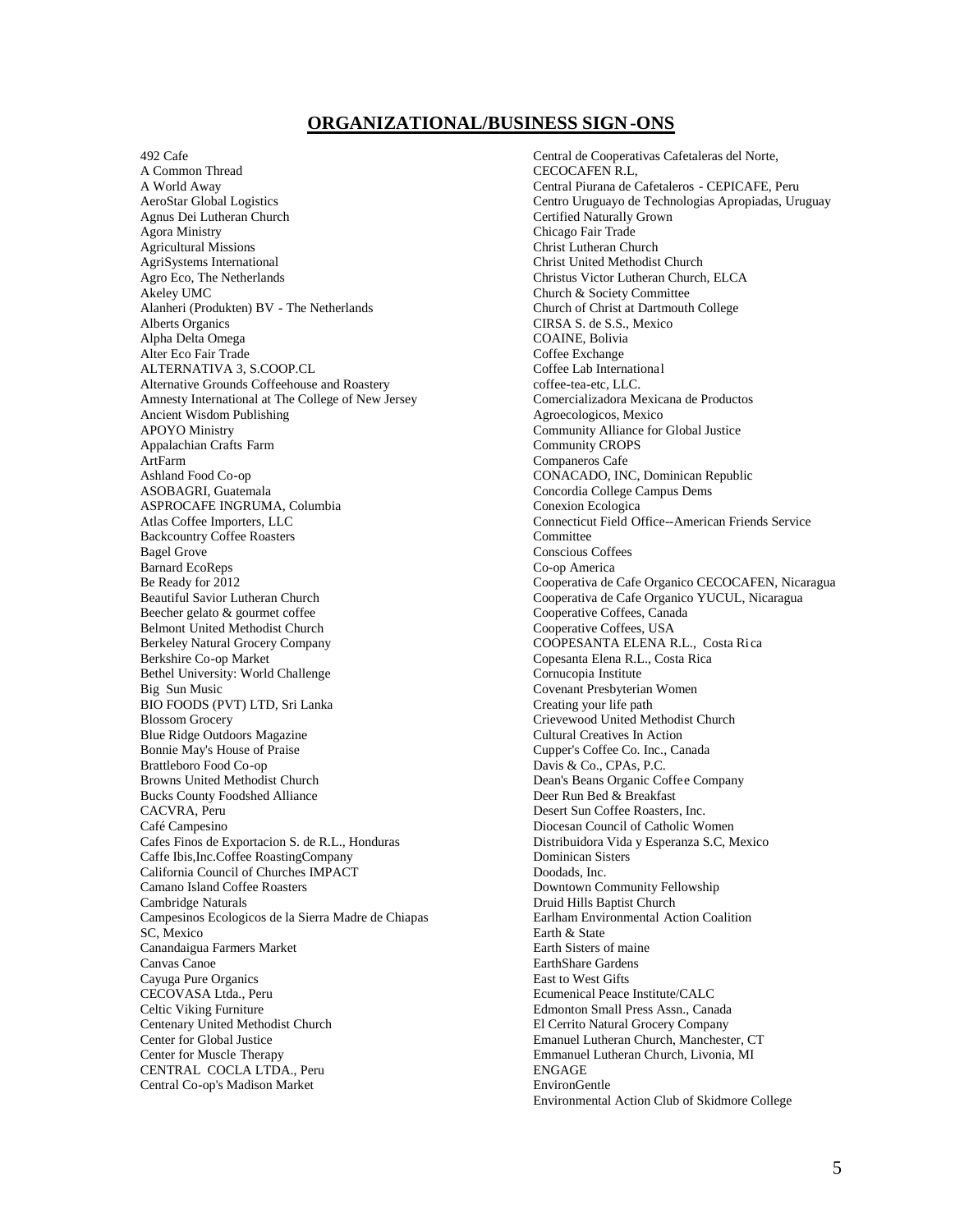Environmental Monitoirng Group Equator Coffees & Teas Ethical Bean Coffee Co, Canada Ethical Impact, Inc. Eve Circle Fair Trade Advocates of KSU Fair Trade For All LLC Fair Trade Puget Sound Fair Trade Student Association, American University Fair Trade Winds Fair World Marketplace Faith Lutheran Church Faith United Methodist Family Family Farm Defenders FAPECAFES, Ecuador Federacon Indigena Ecologica de Chiapas SSS, Mexic o Ferncliff Camp Fiddler's Dream Coffeehouse FINCA TRIUNFO VERDE, SOCIEDAD CIVL, Mexico First Central Congregational UCC First Congregational Church First Lutheran Church & School First Parish Church, Concord, MA First Presbyterian Church, TN First Presbyterian Church, NY First Presbyterian Church, Stillwater, OK First Presbyterian Church, IA First Presbyterian Church, Lawton, OK First UMC of Union County First UMC of West Webster First Unitarian Universalist Church First United Methodist Church First Universalist Church Flamenco Organic Coffee Co. Flying Disc Ranch Food For Thought Food For Thought FoodWise Inc Forgotten Tails Forward Movement Publications Fountain of Life Ministries Fowler Camp and Retreat Center reformed church in america Friends Circle Friends of San Jose de Apartado Peace Community Ireland FUMCOG Bazaar Gardens by Laura George Washington University Students for Fair Trade Georgetown Solidarity Committee Georgetown Students for Fair Trade Gift & Thrift Inc. GLOBAL BEANS Coffee Global Connections Global Gifts Globus Coffee LLC Good Foods Market & Cafe Good Shepherd Lutheran Church Goodness Greeness Grassroots International Green Line Cafe Green Mountain Coffee Roasters Green Street monthly meeting Grounds for Change, Inc. Haley House, Inc

Hands Around the World Hanover Consumer Cooperative Harvest Co-op Markets Hayes Valley Neighborhood Parks Group Haywood County (NC) Peace Fellowship Healing Innovations HEAR US Inc Heathcote Earthings, LLC Hebrew University Organic Co-op, Israel Hendersonville Community Co-op Heritage coffee company Hilton Presbyterian Church Hofstra's Environmental Law Society Holy Cross International Justice Office Holy Rosary Social Justice Committee Holy Trinity Lutheran Church Hope Lutheran Church Hosanna Harbors, Inc. House of Mercy Indiana Certified Organic, LLC Indiana's Green Network, Incorporated Indigenous Women's Intiatives Indigenous Women's Network Institute for Agriculture and Trade Policy International Labor Rights Fund interrupcion\* Ithaca College Feminists joe --a fair trade coffee house JSL, SA de CV, El Salvador Just Coffee Cooperative Just Creations Just Food, NYC Justice Committee, Congregation of St. Joseph k.bach design Kankakee Natural Foods kenmore united methodist church KILIMANJARO NATIVE COOPERATIVR UNION(1984) LTD, Kind Coffee LLC Krisoker Saar (Farmers' Voice), Bangladesh La Chiwinha, Inc., Puerto Rico La Siembra Co-operative Lakewood United Methodist Chruch Land Management Partners Larry's Beans Level Ground Trading LTD, Canada Levelground Trading Ltd., Canada Lifeenergy, Jana Boggs, Linden Hills Co-op Living Wage Clothing Living Waters Community Lutheran Church Local Harvest Lookout Lodge, LTD Lutheran Campus Ministry at Denton Lutheran World Relief Make Now Count Mandala Tearoom & Apothecary Manos Campesinas, Guatemala Mayville United Methodist Church Mennonite Information Center Messiah Lutheran Church Michelle Jolivette Productions Michigan Java LLC Michigan Organic Food & Farm Alliance (MOFFA) Middelbury Natural Foods Cooperative Mississippi Market Natural Foods Co-op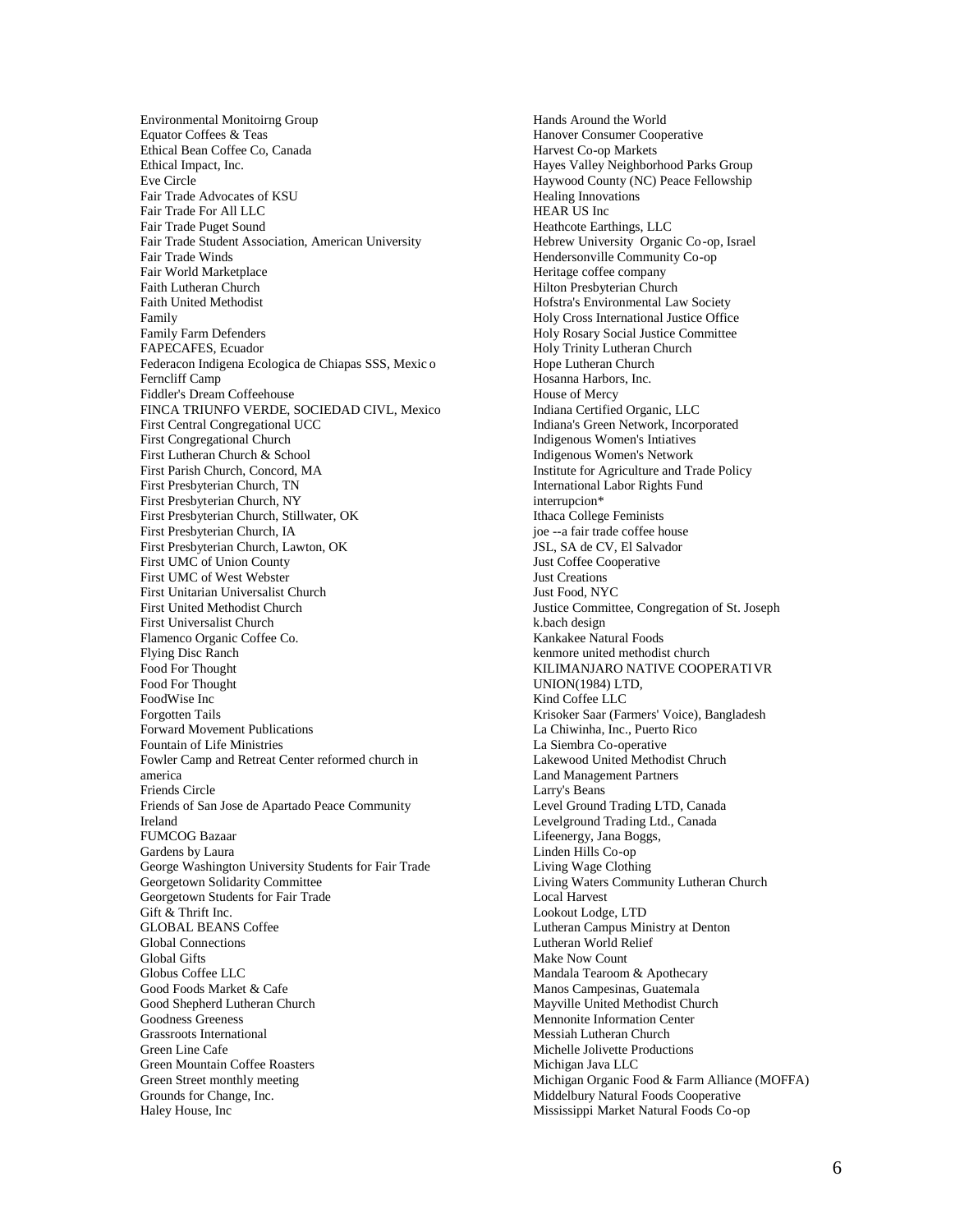Missouri Farmers Union Moorpark United Methodist Church Mount Eagle Christian Center Mount Olivet Lutheran Church mr. espresso Mugshots Coffeehouse & Cafe Mugshots Coffeehouse & Cafe Multinational Exchange for Sustainable Agricu lture (MESA) National Campaign for Sustainable Agriculture, Organic Committee National Cooperative Business Association National Family Farm Coalition Nature's International Certification Services natures manna Nebraska Green Party Neighborhood Co-op Network for Business Innovation and Sustainability New Garden Community Church New Silk Road Marketing, LLC NH World Fellowship Center Northern Plains Sustainable Agriculture Society Nottingham United Methodist Church NYC Fair Trade Coalition Oberlin Student Cooperative Association OCIA International Inc Oké USA One World Artisans One World Handcrafts Open Harvest Cooperative Grocery Organic Agsystems Consulting Organic Consumers Association Organic Independents Organic Islands Promotions Ltd., Canada Organic Produce Wholesalers Coalition ORGANIC PRODUCTS TRADING CO OrganicUniverse.com Our Saviour's Lutheran Chruch Oxfam America Palms Westminster Presbyterian Church Paradise United Methodist Church Pathway Investments, LLC Pax Christi Springfield Pax Christi Western New York Peace and Justice Committee, Sacred Heart Catholic Church, Oberlin Peace Coffee Peace Presbyterian Church Peace with Justice Ministries, Nebraska Conference, **UMC** Peacemaking & social justice committee, westminster presbyterian Peak to Plains Alliance People's Health Movement USA Peoples United Methodist Church Planet Bean Coffee Plans and Solutions, I nc. Plowshare Center Polymeadows Farm Poolesville Presbyterian Church Port City Java, Inc. Presbyterian Mo-Ranch Conference Center Presbyterians For Restoring Creation Presbytery of Middle Tennessee Hunger Program Prescott United Methodist Church Princess Valiant Coffee

Professional Creations, LLC Progressive Asset Management Provender Alliance Putney Consumers Cooperative Rainbow Place Rayjen Coffee Company Resurrection Lutheran Church Richland First Presbyterian Church Rico Latte, Inc Rising Hope UMC Rockport United Methodist Church Root Capital Roots Market Roots Market Rougemont United Methodist Women Royal Blue Organics / Cafe Mam Run for Africa S&S Center for Sustainable Agriculture Saint Isidore's Catholic Church San Francisco Urban Service Project Say It Records selene whole foods co-op Sequoyah United Methodist Women Seven Bridges Cooperative Seventh Generation Energy Systems Seward Co-op Shared Interest Society, UK Shepherd of the Mountains ELCA Sisters of Charity of St. Augustine Leadership Team Sisters of St. Francis SmartSprocket, inc. Smith Mill Creek Institute Social Concerns Committee of Sisters of Charity of St. Augustine Social Justice Alliance Social Ministry Committee, Grace Lutheran Church Society Sojourns Solor Lutheran Church Somos CaPAZes, Colombia Sources of Hope Gifts & Books Southy Africa, UKZN, Farmer Support Group, South Africa Spirit of Joy Lutheran Church St John's United Church of Christ St. Andrew's Social Justice Committee St. Hubert Peace and Justice Committee St. John's Evangelical Lutheran Church St. Joseph Community Health St. Mark's Lutheran Church St. Marys JPIC St. Matthew Trinity Lutheran Church Board of O utreach St. Matthew's United Methodist Church St. Paul's Lutheran Church St. Peter Lutheran Church ELCA St. Zepherin Church State College Presbyterian Church Sterling United Presbyterian Church Students for Fair Trade Sunnyside Presbyterian Church Sustain/FamilyFarmed.org Sweet Onion Food Co-op Sweetwater Organic Coffee Co. Inc. Sychar Lutheran Church synAIRgis, Canada Tanzania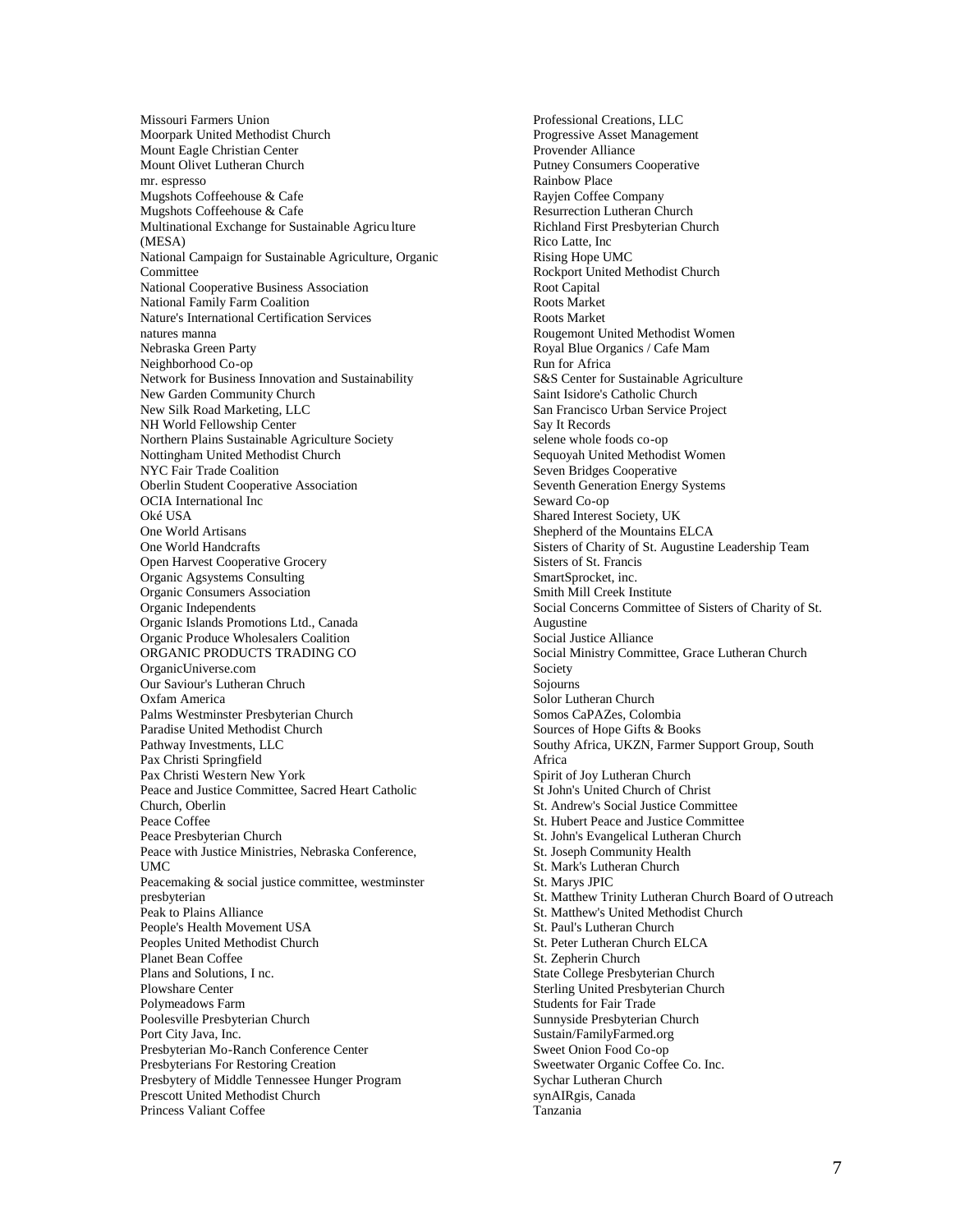Tatum Ventures Tea Howc Tea Promoters (India) Private Limited, India Ten Thousand Villages - Asheville Ten Thousand Villages - Ephrata Ten Thousand Villages Charlotte Ten Thousand Villages Grayslake Ten Thousand Villages Hagerstown MD Ten Thousand Villages Houston, Inc. Ten Thousand Villages in Evanston Ten thousand Villages Mishawaka Ten Thousand Villages Oak Park Ten Thousand Villages of Akron PA Ten Thousand Villages of Alexandria VA Ten Thousand Villages of Atlanta GA Ten Thousand Villages of Cincinnati OH Ten Thousand Villages of Dayton VA Ten Thousand Villages of Denver CO Ten Thousand Villages of Fort Wayne IN Ten Thousand Villages of Goshen IN Ten Thousand Villages of Greensboro NC Ten Thousand Villages of Greenville SC Ten Thousand Villages of Huron Valley Ten Thousand Villages of Kansas City Inc Ten Thousand Villages of Kearney NE Ten Thousand Villages of Lincoln NE Ten Thousand Villages of Little Rock AR Ten Thousand Villages of Media PA Ten Thousand Villages of Mishawaka IN Ten Thousand Villages of Montreat NC Ten Thousand Villages of Northampton MA Ten Thousand Villages of Raleigh NC Ten Thousand Villages of Richmond VA Ten Thousand Villages of Sioux Falls SD Ten Thousand Villages of Souderton PA Ten Thousand Villages, Pasadena The Brandermill Church The Bridge THE CHANGE strategy and design The Coffee Review The Democracy Center The Dessert Plate The EarthWard Project The Ecology Club the Fiberactive Quilt Company The Food Project The Green Chef Deli, Inc The Kobos Company The Nesting Grounds Coffee House The Peace With Justice Project The Porters & Importers Company The United Methodist Church The Work of Our Hands The World's Window Tierra Nueva Tradewater / Lower Green Rivers Watershed Watch Transfiguration Lutheran Church Trappe Landing Farm & Native Sanctuary TRIBAL GROUNDS Coffee Culture Trinity Lutheran Church, Chicago, IL Trinity Lutheran Church, Wauseon, OH Trinity Lutheran Church High School Youth Trinity United Methodist Church, Albion, IN

Trinity United Methodist Church, Grand Island, NE True Roots UCC Women's Fellowship UCIRI, Mexico Uganda Agroforestry Development Network, Uganda Uganda Wildlife Authority, Uganda UMKC National Lawyers Guild Union de comunidades indigenas de la region del istmo UNION DE SOCIEDADES DE LA SELVA, SSS Unitarian Fellowship of Bennington, Vt. Unitarian Fellowship of Sarnia & Port Huron Unitarian Universalist Congregation of Venice, Flori da Unitarian Universalist Fellowship of Bellport Unitarian Universalist Fellowship of Boca Raton United Church of Broomfield United Church of Christ in Abington United Church of Christ Justice and Witness Ministries United Methodist Women United Methodist Women First U.M.C. United Parish of Upton United Presbyterian Church of Sterling Unity Temple Universidad Nacional Agraria La Molina, Lima, Peru **Untours** Upper Valley Food Co-op UU Church of Boulder Veritable Vegetable Vermont Artisan Coffee & Tea Veterans for Peace,Oberlin VillageWorks,Inc. Viroqua Food Coop Wagner Bros. Apple Orchard Wagner Bros. Apple Orchard Walnut Creek United Methodist Church Washington DC Fair Trade Coalition Washington Lutheran Church Weavers Way Cooperative Association Wedge Community Cooperative Wedge Coop Westover Hills Presbyterian Church What in the World Whitecliff Vineyard White Dog Cafe White Dog Cafe Foundation Whole Foods Community Co-op, Inc. Whole Foods Cooperative Williamsburg Unitarian Universalists Church Wilson Memorial High School's Chapter of the National Honors Winona United Methodist Church Women in Black-Evanston Women of Hope Lutheran Church Women of the ELCA NWL Synod of MI Women's Int'l League for Peace & Freedom, Mary Wood branch, World Craft & Cafe, Inc. T/A Pangea World Wildlife Fund Worldly Goods York United Methodist Church Your Words' Worth Ypsilant Food Cooperative Zeitgeist Gallery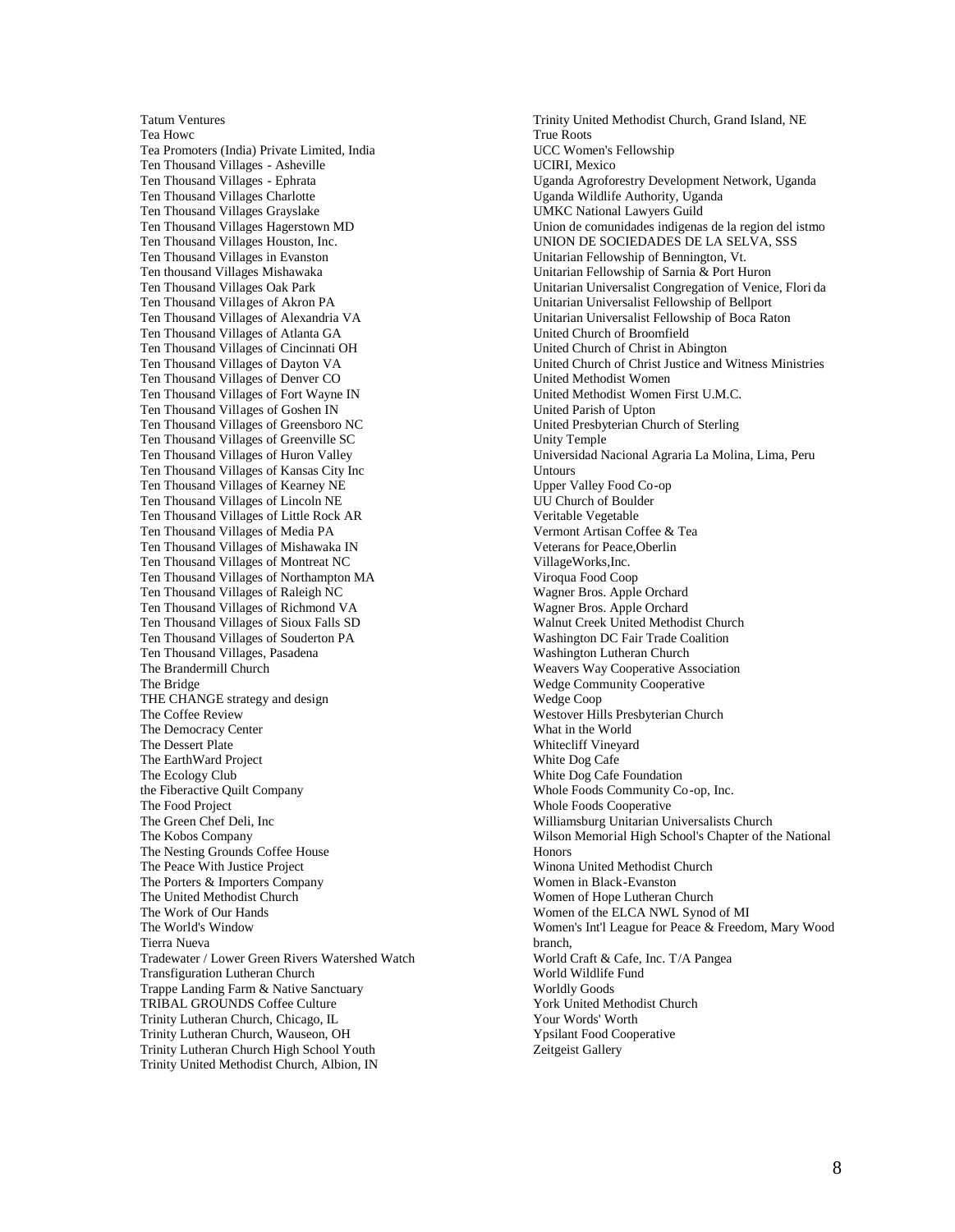#### **INDIVIDUAL SIGN-ONS**

Tyler Abbott Qasim Abdul-Tawwab Deborah Abramsky Maria-Viktoria Abricka Maher Abunamous Doria Acheson Roxanne Acosta Rose Addington Sarah Adkins Charles Adkins John Adriko Jane Affonso Susan Aguilar Rivkeh Ahmad Gretchen Aikman Brian Albert Gloria Albrecht Mary Albrecht Ann Albrecht david Albright Victoria Albright Mary Ann Albright Gina Alcruz Lynne Aldrich Amelia Alexander Matthew Alexander Joanna Alexander Andrea Allegrezza donny allen Jeff Allen Deborah Allen Gordon Allen Joli Allen Rev. Dr. Judith Allen kay allen Kate Allen Suzanne Allison Belinda Allison Robin Allman Chris Allred Emily Alp Janet Alspach Scott Althoff Martha Altom Charles Alvarez Mane' Alves Christian Amani Ya **IGUGU** Paul Amundsen Nikhil Anand Al Anctil Kathleen Anderson Lisa Anderson Michael Anderson Rachel Anderson Gene Anderson CHristine Anderson Ian Anderson

Laura Anderson Antonia Andreoli Andy Andres Jane Andrews Joe Andrews Irene Angeletti Jasmine Angelini-Knoll jeff angell Erin Ankrum Jay Anton Marilyn Antonik Clarice Antwi-Obimpeh Amelia Apfel YVONNE APPELTANS Linda Arble jason ardelean Ron Arm Elisa Arond Lauren Arrington Paul Aschebnbrenner Dick & Mary Ashbrook David Askuvich Elke Aspillera Dwight Aspinwall Gayle Aspinwall Joyce Athey Hays Atkins Craig Auchter lisl auf der Heide LIndsey Aull Karen Auyeung Kristina Baade Beverly Babcock Kathleen Babe Nicholas Babin Ann Babyak Kurt Bachmann Chris Bacich Faith Bade Mollie Bady Crystal Bae Fritz Baesman David Bahn Betsy Bahn Ian Bailey Eli Bailey Aaron Bair Russ Baird DeAnna Baird Emilie Baird de Vargas sharon bakay Ellen Baker Jennifer Baker Marilyn Baker Carolyn Baldwin Shannon Ball NANCY BALL

Danielle Ball Laura Ballantyne Irene Ballas Michael Balonek Mike Balonek Ranan Banerji Maggie Bangser Bobbi Barbarich Catherine Barber Hannah Bardin Arthur Bardos Christine Barilla Andrew Barilla Katherine Barlett Jesse Barlow Linda Barnes Jereme Barnes Rebecca Barnes-Davies Benjamin Barnett Rachel Teadora Barnett Mark Barnett Robin Barr Samantha Barron Anna and Doug Barsotti Lauren Barthel Danielle Bartholomew Doris Barton Martha Barton-Rivera Patricia Bartoshevich Karl and Evelyn Bartsch Ronald Barus Shawna Batchelor Bruce Batchelor-Glader tovia bat-leah Gary Batty Sylvia Batty Denise Bauer Rob Baum Donna Baum Diane Bauman Marie Baumel Sarah Baumert WILBUR BEACHY Buddy Bealer Tara Bealer Thena Beam Megan Beaman Andrea Beaman Gretchen Bearce Katherine Bearce Shelly Beard Susan Beck Jolene Beckman Mary Ann Bede David Beeman Debbie Beeman Jack Behl Olga Beirne

Jeremiah Belanger Sarah Marie Belcastro Mara Beldavs Sarah Belfort Jessica Belich Karin Bell Susan D. Bell Bryan Bell Emily Bell Lana Bellah Dawn Bellemare Melissa Benbow Mark Benbow Carole Bencich Lyla Bendsen Melanie Benesh Diane Bennett Mica Bennett Debra Benson Chris Benson Meighan Bentz Gordon Benzer Andrew Benzer Valerie Berg Lisa Bergstresser John Berman Timothy Bernard Gary Bernard Connie Beroza donald berry Kimberly Berry Mary Anne Berry jacqueline berry PHILIP BERRY Tara Betts Jennifer Betz Tom Beutel Liz Beyers Gaura Bhakta Debra Biba Michael W. Bible Jericho Bicknell Marije Bijdevaate Christine Binder Kate Bishop Jami Blaauw-Hara Edith Black Patricia Black Liane Blad Dorothy Blair Thomas Blair Blair Blaisdell Susan Blandford Steven Blank Cecilia Blasco Marla Blaser Marla Blaser Deborah Bliss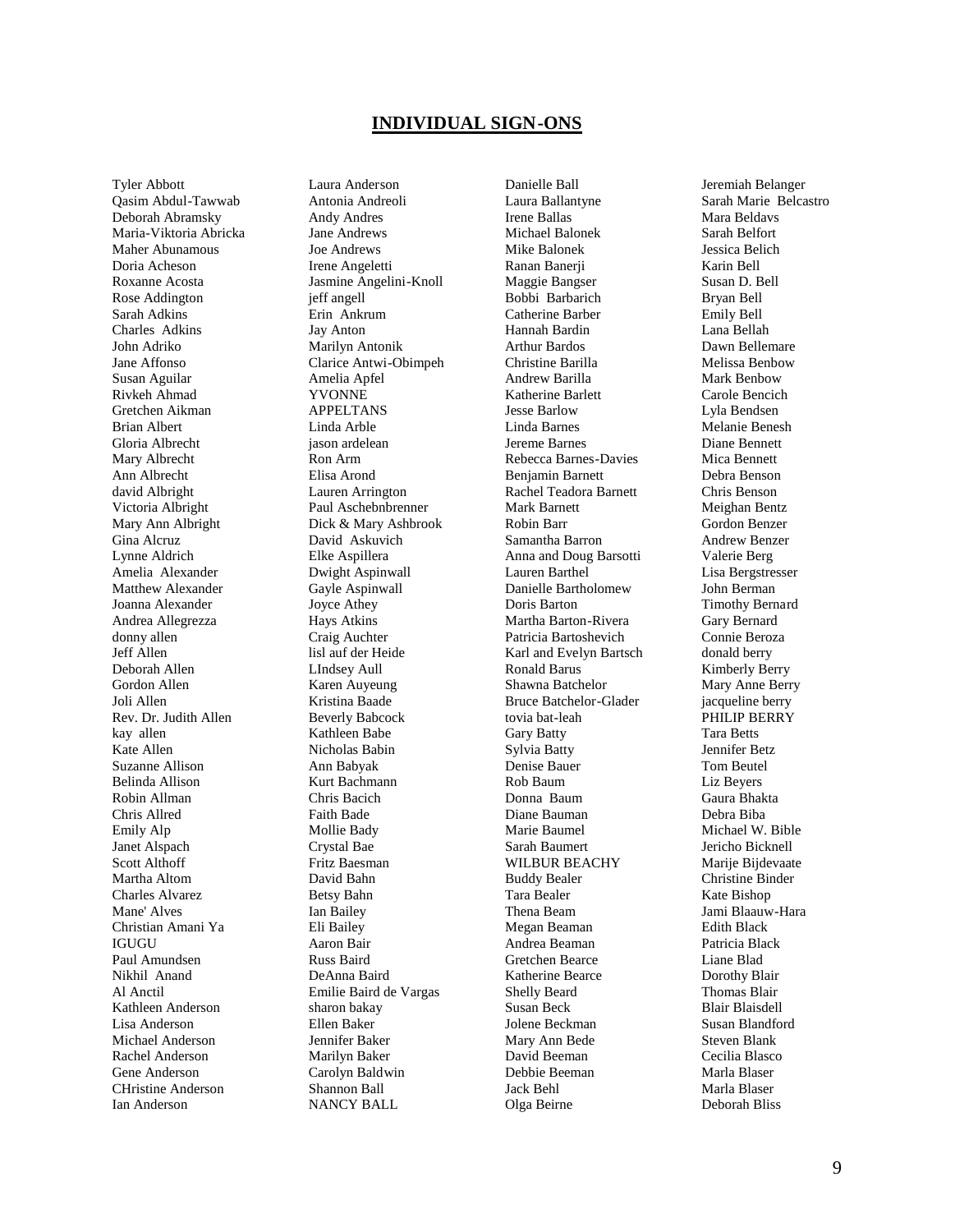Beth Blissman, Ph.D. Noah Block -Harley Deborah Block - Schwenk Kevin Block - Schwenk Ro Bloom John Mark Blowen Jeanine Bloyd Janaki Blum Ronni Blumenthal Don Blust Alex Boates LORETTA BOBER Eliza Bober William Bode, Ph.D. Michelle Bodle terry boisclair Verna Boland Jerónimo Bollen Stephen Bolton Bob Bomar Alex Bomstein Sandra Bondarchuk Rhonda Bonfield Gerry Bonfiglio Tracy Bonham Jennifer Bonkowski Karie Boone Timothy Borah Jillian Borchard Paul Bordoni Nancy Borkman Elisa Bosley Julie Bossler Jennifer Bothell K Boudreau David Boulanger Norm Bourg Anne -Marie Bourque Karen Boutet Catherine Bouzide Deke Bowman Elizabeth Bowman Belinda Box Evan Boyd Shawn Boykins vanessa bradby Greta Bradford Cindy Branch Hillel Brandes Carol Brandyberry Jessica Branham Sue Braun Christine Braun Carolyn Braunius lucinda bray Brooks Bray Michelle Brechtel Kristen Bredenbeck Mayer John Brenner Zoe Brent

Abigail Breuer Richard Brewer Betty Brickhouse Heather Bridges Jeremy Brigham Cassandra Brill Tim Brill Zachary Brines Katrina Brink Dalmazio Brisinda Andrea Brock Eric Brodbeck Pamela Brody Mary Brody Mélanie Broguet Ramon Brongil DENISE **BROOKHOUSE** RUTH BROOKS Berry Brosi Dan Brown Susan Brown Sanya Brown Shelley Brown Susanna Brown Charles Brown Jessica Brown Rev. Meredith Brown Curtis Brown Pat Brown Katherine Brownell Bob Bruett Connie Bruins Jennifer Brunelle Jinn Brunk tom brunno Jill Bryan Robert Buchele Lee Buck Louise Buck Peter Buck Jonathan Buckley mary buckwalter Phyllis Budne Kent Buhl Melonie Buller Eric Bullock Roland Bunch Michael Bundock Juli Burden Robert Buren Adam Burk Donna Burke Gina Burkhardt Linda Burkholder Joyce Burkholder James Burks Bonnie Burleigh David Burnham Rebecca Burns Robert Burns Shelli Burns

Lynne Burns JERRY BURT Kyra Busch Derek Busch Kara Bush Joanne Busiel John B. Butler Dr. Thomas W. Butler andrea butler Katherine Butt Martin Butts Ole Bye Doug Cadmus Amy Caes Erynn Calderwood Frances Caldwell Carl Caldwell Joanna Caley William Calfee Judy Calhoun Judy Calhoun Mimi Calhoun Larry Calkins Ramana Callan Mona Callan Michelle Callanan Brendan Callanan Sylvia Callaway Caroline Campbell Jenna Campbell Diana Candida Janice Cannistraro Jefffrey Canter Maureen Capillo Kathleen Cappellano John Caraluzzo Myke Cardosi Valerie Carlisle George Carlisle Christine Carlsen Jeremy Carlsen Judy Carlsen Jackie Carlson Kris Carlson Pam Carlson James Carlson Sarah Carmen Joe Carney Marian Caroselli Laura Carpenter Jordan Carpenter nuala carpenter Susan Carr David Carr Audrey Carrel Kathleen Carriere David Carroll Elizabeth Carroll Casey Carter Dave Carter John Carter Michelle Carter

kathryn cartledge Adrianne Casadaban Jorge Casale, Argentina Dana Caspersen Millie Caspersen Rosario Castellon Dean Castillo Francesco Catania Steve Cato Laura Cavin Abby Cawiezell Gina Cawley shirley cecconi Angela Cenzalli abigail chambers mark champlin Ken Champney Aaron Chan Vivek Chander Donald Chandler Marlene Chandler Sivakumar Chandran Scott Chaput James Charles Jennifer Charles Kevin Charles Joe Charles Glenn Chase Preena Chauhan Michele Chavez -Pardini Yolanda Chen Dia Cheney Jean Cheng Ann Cherin Sondra Chesler Carla Cheuvront Ron Chew Anita Chiappetta Judith Chiarito John Chodacki Gary Chorpenning maryanne chrisman Kathleen Christian Jasmin Chua Ann Church Dianne Cinnamon raina clark Tracy clark Heather Clark Tamera Clark Terrie Clark Kevin Clar k Sarah Clark Erik Clarke Rita Clarke Chelsea Clarke Marcla Clarke Susan Clasen diane clayton Barbara Cleary Cathy Clemens Bob Clemens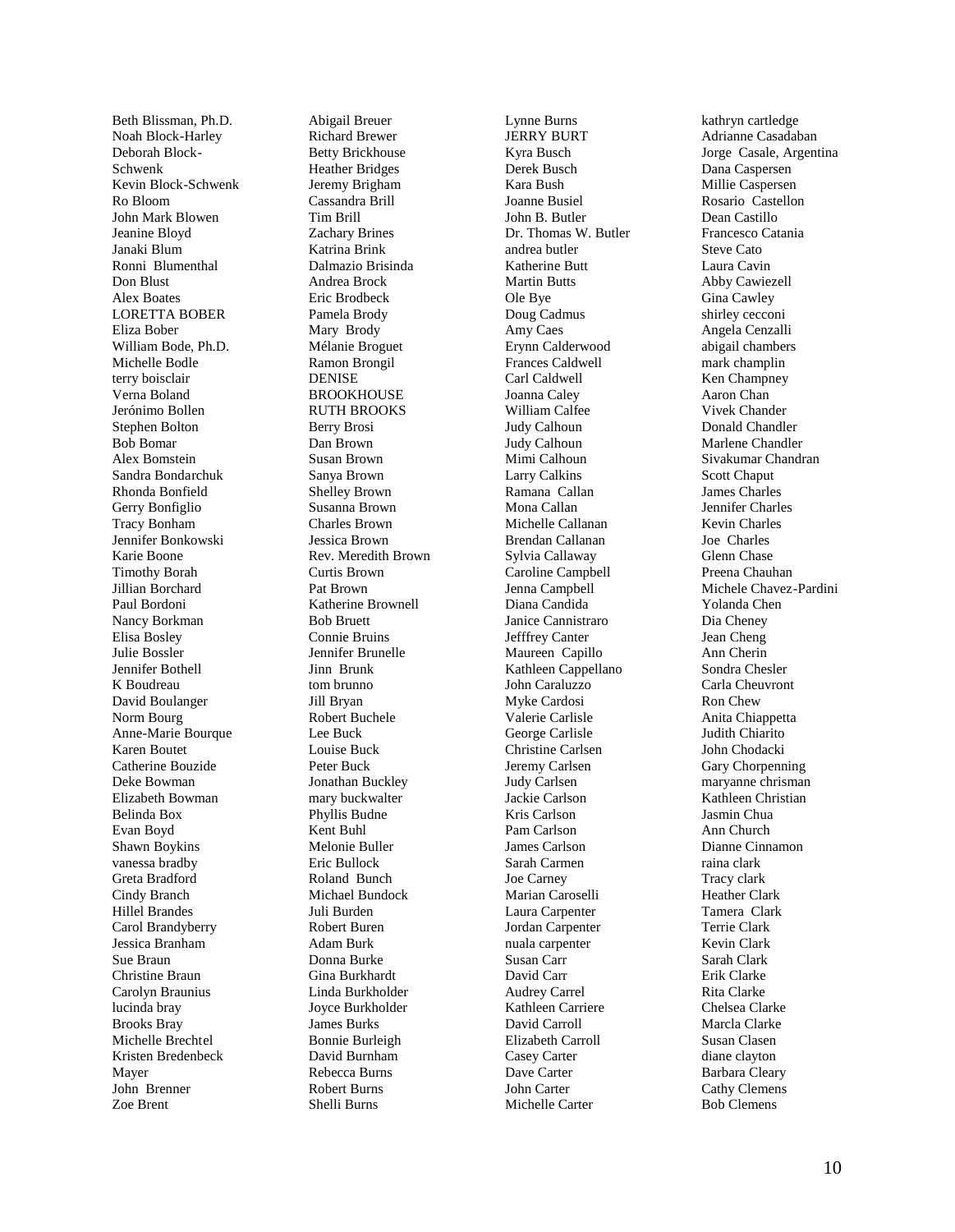Steve Clemens Katie Clement Charlie Clements David Clewell Richard Clough Donna Coale Carolyn Cobb Susan Cockrum Andy Cockrum Sarah Cockrum gary coenen Catherine Coffey Daniel Cohen Eric Cohen Janna Cohen -Rosenthal Marcus Cohn Sonya Cohn Joan Colborn Joan Colborn Randy Colby Gail Colella Sarah Alice Coleman Daniel Coles LEAH COLLINS sharon collins Johnny Colon Gretchen Colonius anthea colossio Sarah Colson Jessie Comba Addie M Compton Victoria Compton Jessica Concepcion Dorothy Connelly Patti Conner Melinda Conning Kevin Connors Charlene Conrad Keziah Conrad Kenneth Conrow Margaret Conrow Judith Converse Stephen Converse Claudia Conway Tom Coogan Charlotte Cook Marylou Cook Emma Cook Jonathan Cook David Cook Laura Coolidge Kathy Coonrod Em Cooper Dennis Cooper Beth Cooper Stacey Cooper Dunya Cope Adam Copeland David & Susan Corbin Caitlin Corner -Dolloff Katherine Correa Kate Corrigan

Dominique Cortara Kathy Cory Robin Corzilius Agnieszka Couderq Agnieszka Couderq Alice Coulombe Kenneth Courtney Katherine Coury James Covert Allison Covey Beth Covington Debbie Cowherd Chris Cowles Stephen Cox Paula Cox Katherine Coyle Andrew Craig Barbara Craig Jennie Cramer Jacquleine Cramer Kim Crane Scott Crass Julie Craves Janette Crimmins David Crisp Betsy Crofts Tanya Croke Alice Cromwell Mary Crooks Nan Cross Andrew Crouth Vivian Crouth Gerald Crouth Brian Crouth Clint Crowe Erbin Crowell Maximo Cubilette Lisa cullen Cindy Cumming Amanda Cunningham Margaret Curnow Joe Curnow Mary Curran Bechi Currier Theodore Curtin R Cusanelli Carol Cybulska B D BeBe D. Elizabeth Dachowski Alyson Dagang Katie Dahl Gloria Dahle Katie Dahlseng michael daly Kate Damon Barb Damon andrew danforth Noel Danforth Stephanie Daniels Stephanie Daniels Melissa Danielson

Rita Danks Sean Dannen NIamh Darcy Lawrence Daressa Billie Darling Sarah David Heydemann Benji Davidow Gloria Davidson sarah davidson denise davies Jan Davini Joyce Davis Camilla Davis Ashley Davis Tessa Davis Debby Davis Allison Davis Elizabeth Davis Adriana Davis Rose Marie Davis Carol Davis Jean Davis Janet Davis jt davis Meghan Davis Carla Davis Elizabeth Davis Donald Davis Cynthia Davis Galen Davis Megan Davis Ken Davis Aaron Dawson Judith Day tom dayton Kathy de Cano James de Haan Adela De La Santos Aaron De Lazzer Michelle Dean Jill Dean Molly & Gordon Dean Barbee Dearborn Jacqueline DeCarlo Mo DeCoursey David DeFebo Angela DeFelice Diane DeFranco-Kling A. DeFreitas Gary and Connie DeGrote Lee DeHaan Marie delaHoussaye - Diaz Max Delaney Juliette Delfs Heather Dell Mike DeLonay Linda Demas Dale DeMott Joan DeMuth

Aimee Denette tyler dennison Eva Denny Tera Dent Greg Deresinski ELISE DERIEL Debra Derksen Brandy Deroche Amy Derrick Melissa DeSa Jim Desmond Nancy DeStefano Barbara DeVeau Edie Devine Karla Devine Wendy Dewberry Dennis Dewey john di ruocco Juan Diaz Rebecca DiBennardo James dickert Torry Dickinson Hesper Dickson Helen Dieter George Dietrich David Dietz P. Dilling Nickie Dillon Dennis Dillon Douglas Dirks Rita D'Isidoro Ross Dixon Jim Dixon Susan Dluz stephanie dobroski Kristin Dobson Allison Dolan Elaine Dolcich Max Doldes Mj Donahue Roy Donkin ANTOINETTE DONLEY Jamie Donn e Kris Donnelly Mary Donnelly Katherine Donnelly Susanne Donoghue Lisa Dordal Michelson Dorime john doucet Brian Dowd Molly Dowell Meredith Dowling Sean Doyle Allison Doyle Scott Dozier Crystal Dozier Patricia Drake Kate Drennan Joseph Driscoll Daniel Driver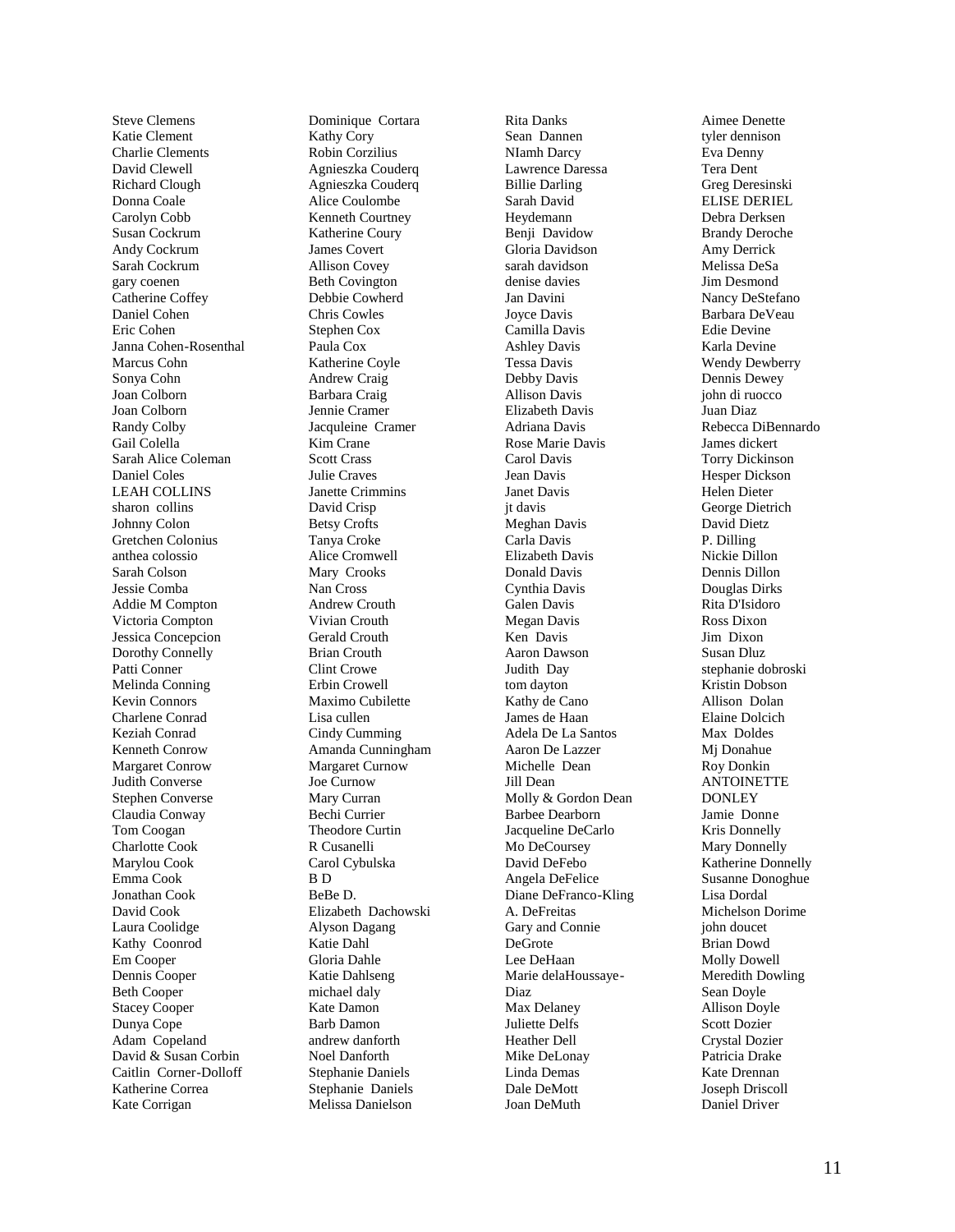Damien Droney Loryane Drumheller Anne-Marie Dubeau Mike Ducheneau Devon Ducheneau Betsy Ducote Carol Duffe Beverly Duffield Sandra Duggan Randy Dumornay gabriel duncan Katherine Duncan Lisa Dunn Heather Dunn Aleta Dunne Cecilia Duran Dirk Durant Naomi Durant Connie Duras Renee Dwyer Sam Dyck Evelyn J. Dymkowski jamie easley Lisa East Anastacia Easterling Susan Eby Patrick Ecclesine Don Ecklund Sarah Edelman William Eden ADRIAN EDGAR Elain Edge Nora Edison Steven Edlin Judith Edlin Naomi Edlin Marie Edmonds Jesse Edmonds Ross Edsall Jeanne Edwards Carla Edwards Raymond Edwards Paul Eid Maria Eife Carrie Eikler Margaret Eilerman Ann Eisenlord Elisabeth Ejupovic Donna Ekstrand Michole Eldred Jane Elfring Tawny Elgatian Jennifer Elliott Marlene Elliott rhian ellis Elizabeth Ellis Kaganzi Elly Mwesigwa Sarah Ely Leslie Emerson Mary Emerson Brian Emerson Lauran Emerson

Julienne Emry V Eng Lois Engelman Rose Ericson Richard Ericson Howard Erskine Heather Erzen Barbara Escobar susan esrey Cindy Esselstyn Erica Esser Julie Etheredge Judith C. Etheridge Donald Evans Kelsie Evans Shirley M. Evans Kim Evans Greg Evans David Evans elizabeth eve Beverly Everett Kyra Evers Kit Everts Hamilton Everts Joshua Evilsizer Roxane Ewert melody faber Chris Fabian Gail Fahy Debbie Fain Christa Fairbrother Charles Faivre Cameron Farlow Ellen Farmer Wendy Farmerie Eugene Farrell Katie Fasse Donna Fast Ken Fast Emma Faulkner Joshua Faulkner keith faustel Casey Fay William Feeney Jessica Feeser Kathleen Fekete Diana Felber Rebecca Feldman Jim Feldmann cherie feller Marjorie Felton Robert Fenichel Maureen Fenlon Abigail Feresten Princess Ferguson Evelyn & John Ferguson Angela Fernandez Margarita Fernandez Adria Fernandez Marc Ferrara Brenda Ferree Joan Ferris

Phil Ferris-Smith Mark Fetzko Eric Feustel Julia Field Henry Fielding Sue Wagner Fields Henry Fieldseth Mike Filippelli Dustin Finer Thomas Finger Jill Fink Audrey Finkbiner Jeff Finkbiner Bryson Finklea Ruth Fink-Winter Becky Finley Carrie Finley Eileen Fiorito-Noll Michael Fischer Helen Fischer Anne Fisher Carolyn Fisher Ellen Fisher Robert Fisher Margaret Fisher michael fisher Lois Fisher Robert Fiske Gray Fitzgerald Cindi Fitzgerald Kerisa Fitzgerald Charlotte Fitzgerald Mary FitzGibbons Annika Fjelstad Steven Flachbart William Flaherty Shannon Flam Bradley Flamm Susan Flegle barry fleischer Polly Flint J Kimberly Flisrand Stanley Florek bonnie flory Sr. Evelyn Flowers ROBERT FLOWERS Bridget Flynn Walter Fogg Alice Foley Adrienne Fong kathy fontana Rafael Fontes Christy Foote-Smith Judith Fordham Sheila Foreman FRED FORSBERG Kim Fortin Susan Fortina nicole fortunato Rich Foss Seth Foster Heather Foster

Ivy Foster Donna Foster Rachel Fouche Katie & Rick Fournier Sierr Fowler Maryann T. Fox Juanita Fox Jill Fox James Foxvog Michael Foy Deborah Fraize Eric Frame Anne Frances Sara Frank Gregory Franklin Lucy Franks Mary Frantz Andy Frantz Rick Frazier Jonathan Freedman Sara Freeman Kirsten Frei-Herrmann Melanie Freisinger de Gonzalez Meredith Friedman Shelley Friedmann Karla Friesen Anni Friesen Marlene Fritz Thomas Fritzsche James Froelich Nicholee Froese Helen Froese Arnold Frogel Jay Frost harah frost Don Fuller Alan Fullerton Joan Fumetti Lee Gable Betty Gabrielli aj gadgil Gauri Gadgil Mary Ellen Gadski Anne Gagnon Judith Gaietto-Grace Susan Gallagher catherine gallogly Pamela Galpern Ryan Galt Juan Pablo Galvan Denise Garchow Jennifer Gardner Gregory Garland Bill Garlette Sharon Garner Heather Garrison Jennifer Garrison M. Garski brian Garvey Bernadette Gaskin June Gaudreau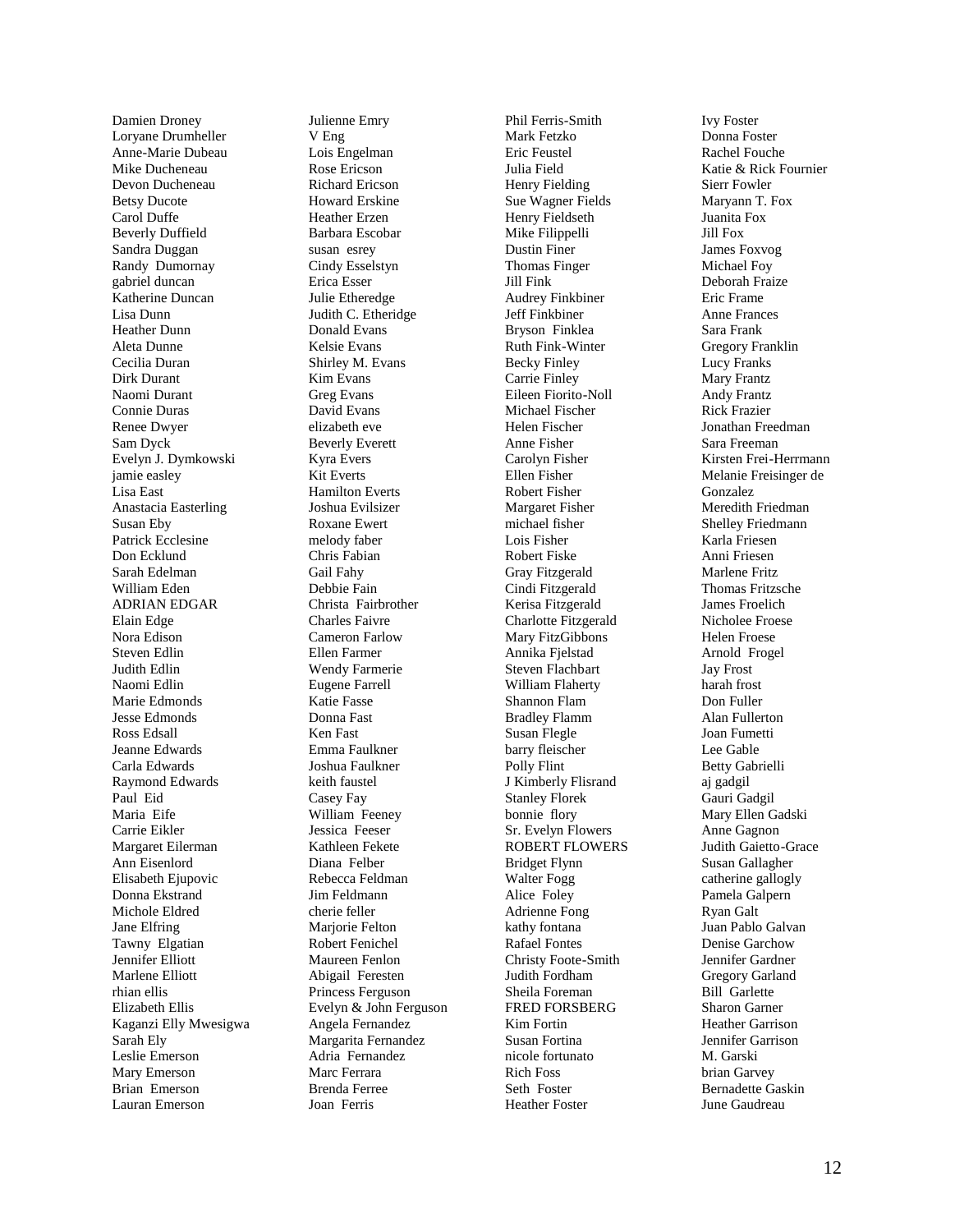Susan Gaugler Edith Gause James Gauthier Ivy Gauvin Anne Gavitt kate gavora Tricia Gdowik Duane Gebhard Mike Geldart Kathy Gemar Zachary Gendron Josephine Genovese Daniel George Catherine George Robert Gerner Michael Gerrish Judith Gerstein Arthur Getz Escudero Douglas Geyer Elizabeth Ghormley Michael Giammalvo Bethany Giammalvo Jennifer Giancola Matthew Gibbons Rachel Gibson Kate Giguere Heidi Gilbertson Richard Giles Elizabeth Gilfert Judy Gillan Patricia Gillis Samuel Gilman Tana Gilmartin Juanita Gilmore David Gilruth Carla Gilruth Aaron Gingerich Amy Ginn Debbie Gioia Bernard Gitonga Lisa Giusti Linda Glasier Rick Glassman William Glenn Carl Glenn Bruce Glick Susan Glick Gwen Glowaski Janet Goble Connie Godjikian Carlene Godwin Karen Goedeken Sr. Sara-Barbara Goggin Molly Golando Taif Gold William Goldberg Alison Goldberg Jeffrey S. Golden Miriam Goler Jonathan Gonsky Mark Gonsky Michelle Good

Dorcas Good Kerry Goodhope Gary Goodman J. Dary Goodrich Ian Gordon Adam Gordon Nick Gorski Gloria Gorton Douglas Goston Caroline Gottschalk-Druschle francs graham Peter Graham James Gramlich Mary Grant Sheryl Grant L Grant Dean Grantham Kathryn Gravel Zena Grecni Jody Greco Jonathan Green Elizabeth Green ken green Charlie Green Marge Green Joanna Green Marilyn Green Cory Greenberg JANELLE GREENE Kathryn Greenwood Amy gregg Margo Gremmler Melissa Grese sandra gresham Jacob Grier Pamela Grier Cynthia Griffin Susan Griffis Leigh Griffith Fred Griffith Barbara Grilley Bill Grimes Barbara Grimsley Howard Grinager Karen Grinager Rebecca Grodofsky Leon Grodski Steve Grody Gideon Grody-Patinkin Isaac Grody-Patinkin Bob Gross anna lisa gross Chessa Gross Debra Grove Nancy Grove Edward Grove Barb Guenther Melissa Guerin Jennifer Guilford Joyce Gulliford Barbara Gunsel-Mearns

Jody Gust S. Marie Gustafson Gwen Gustafson-Zook Susan Gustner Karen Gutierrez Glenn Gutterman Desiree Guzman Sergio Guzman Alex Gyori Marjorie Habenicht Ingrid Haeckel Hannah Hafter lindsay hagamen Beth Hagberg Eileen Haggerty JACQUE HAGMAN Lorri Hagman Girma Hailu Nancy Hale Maggie Hall Jill Hall C Hall Tom Hall Doug Halloran Laurel Halter carole halvorson Raleigh Hamm Josephine Hamm Ralecia Hamm stuart hammerle Amy Hammond Amy Hamrick Barbara Hanks Nancy Hanks Linda Hanley Rachel Hanlon Joan Hanrahan Jo Ann Hansel Kevin Hansen Mary Hanson Cynthia Hanson Vicktoria Harbison Dr. Mary E Harder myron hardesty jack hardman JOHN HARDY Kathy Hardy Kim Hardy Kathy Harget Will Harlan Terry Harmon Maggie Haroldson Thomas Harp Erin Harrell Erin Harrington Karen Harris Don Harris Donal Harris Janet Harris Avery Hart Emily Harting Marie Hartmann

Nelda Hartwig Eleanor Harty Danielle Hartzell Betty Hartzler Carolyn Harvey Wednesday Harvey Mary Harvey Ben Hastil Jane Hatley Linda Hatton Tessa Hauck-Reed davin haukebo-bol Christie Hausman Wanda Havard Carolyn Hawk Kate Hawkins Claire Hay Timothy Hayes Coriene Hayes Judith Hazelton Mary Jo Hazlett claudette head david headly Robert Healy Maryellen Healy mary healy, rsm Kate Hebdon Tatiana Heflin Sarah Hefner Shelly Heideman Ann & Dick Heidkamp Emily Heim Kimberly Heindl Pamela Held Randi Helder Amanda Hendler-Voss Joyce Hendley Diana Hendricks robert hendricks Shelley Henke Kay Henning Lois Henricks Stefanie Henrie Brooke Hentz jane herbert Robert Herdt lucie herman Ron Hershey Charles Hershey Tom Hessel Keziah Hess-Klopp RQ Hettrick laura heverling Kate Hibbard Matthew Hickman Frank Hicks Jessica Hiemenz Wendy Hiett Kari Higdem Alan Hightman James Hilburger Doris Hildebrand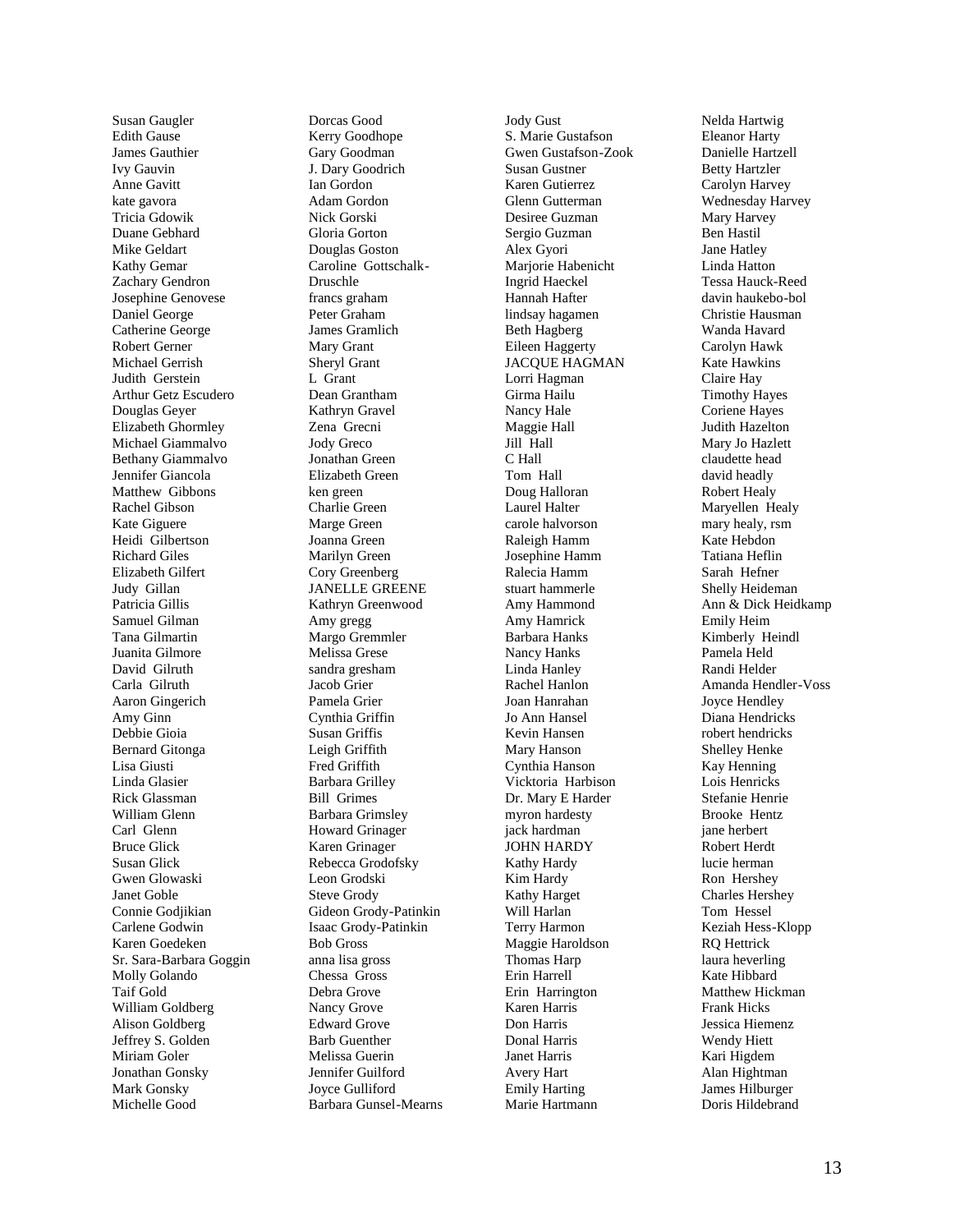Kathleen Hilimire Tim Hill Madeline Hill Deborah B. Hill Aaron Hill Betty Hilliard James Hilton Dr. Rita Hindin bonnie HInshaw Roland Hinz Mary Hitt JoBeth Hitt Joana Hively jen hoban Morgan Hobbs Nicole Hobson Harry Hochheiser Christine Hodgdon Chris Hodge Suzanne Hodgkins Mary Alice Hodgson Carli Hofferber Rose Hoffman Carol Hoffman Lilly Emily Hoffman Beatrice Hohenegger Rachel Hokanson Tom Hokanson Joan Hokanson Jill Hokanson Jennifer Hoke Bentivogli Wanda Holcombe Gary Holden Janet Holden Moria Holland Greg Holland Matthew Holland Laurence Hollander Laura Hollender Kevin Hollender Jennifer Holliday Anna Holloway Megan Holmberg Lori Holmertz Cathy Holt Will Honeycutt Trinity Honse Robert Hooker Megan Hope John Hope John Horn Julie Horne Julie Horvath Dawn Hosick Gregory Hostetler David Houser Pat Houwers David Hovde Katherine Hovick Kristin Howard Mildred Howarter

Mary Howe Barbara Howell Eleanor Howell Virginia Howell Amanda Howland Leonore Hoyt rivka hozinsky Teresa Hufford Brendan Hughes Dean Hulse Kathryn Humiston Rita Hummel Heidi Hunt Merilyn Hunter Jamie Hupfer Jamie Hupfer Christy Hurst Karen Hurych Susan Husa Chris Huskey Tanvir Hussain Jason Hutchins faith Hutchinson kate hutton kathy hyatt E Hylen Karin Hyler Allison Iacocca Elizabeth Icenhauer - Ramirez Lara Iden CK Iezzi Norio Ikeda Nona Ikeda George Imhoff Ruth Ingraham David Inouye Brian Inouye Joan Ireland faith irie Maureen Irvin Marsha Irwin Robin Irwin Denise Ivy Raj Iyengar Allison Jack Carrie Jackson Paula M. Jackson Lisa Jackson Eileen Jackson Britt Jacobsen Steve Jacques Daniel Jaffee Todd Jailer Kate Jamal wendy james Rob Janson Beryl Jantzi Katherine Jaramillo Janet Jastram Stephanie Jedlicka Michael Jeffery

Christina Jeffries Mark Jenkins Masry Alice Jennings Lois Jensen Bev Jester Jennifer Jindr a Mary Jirmanus Carrol Johnson Anita Johnson Jonell Johnson Nancy Johnson Bob Johnson Mary W Johnson Kevin Johnson Greg Johnson Alicia Johnson Maryann Johnson Susan Johnson Jolene Johnson Siegfried Johnson Pat Johnson Kirste Johnson Allison Johnson Dana Johnson Christy Johnson Stephen JohnsonGrove Jason Johnston Kerry Jones Julia Jones Justin Jones kevin Jones Patricia S. Jones Warren Jorenby ira josephs Peters Joshua Aaron Joslin Monica Jossart Jared Jost Siel Ju David Judd Christopher Judge Leah Juhl Omar Juma Sam Jun Jacob Juncker Jacob Jurmain Harrison Kahn Michael Kaiser gwen kaiser Dean Kallas Kathleen Kallhoff Noah Kalos Carol Kandiko Madeline Kane Michael Kanter Sara Karimi Shireen Karimi Nisa Karimi Gregory Kasper Sonia Kassambara Julie Kates ellie kates

Cynthia Katsarelis Heather Kattan Noah Kauffman Joy Kauffman Marc Kaufmann Ellen Kaufmann Maude Kaufmann Kristen Kavic Karen Kay James Kay jonathan kaye Laurie Kazemian Taber Keally Susan Keays James Keefer Julie Keefer Lisa Keegan Martha Keeler Geri Keeler Hali Keeler Jonathan Keeler Emily Keeler Mary Keelty Suzanne Keenan Joseph Keesecker Kate Keib Robert Keim Robert Keim Patty Keipfer Suzanne Keleher Richard Keleher Kevin Keleher William Kell Rori Kelleher Jessica Kelley Michael Kelley Vanessa Kelly Rev. Mary Kelly Amy Kelly Ann Kelly Danielle Kelly Joshua Kelly Colleen Kelly Marianne Kemp Kathleen Kenealy Joseph Kennedy Susan Kenney Dan Kenney Bridget Kent Steve Kerchner Maggie Kerr Edwin Kessler Susan Kester Jason Ketola Mary Keyes Gloria Keyser Leah Khaghani Deepak Khandelwal sanjay kharod Lexi Ki Patrick Kidd Myrna Kidd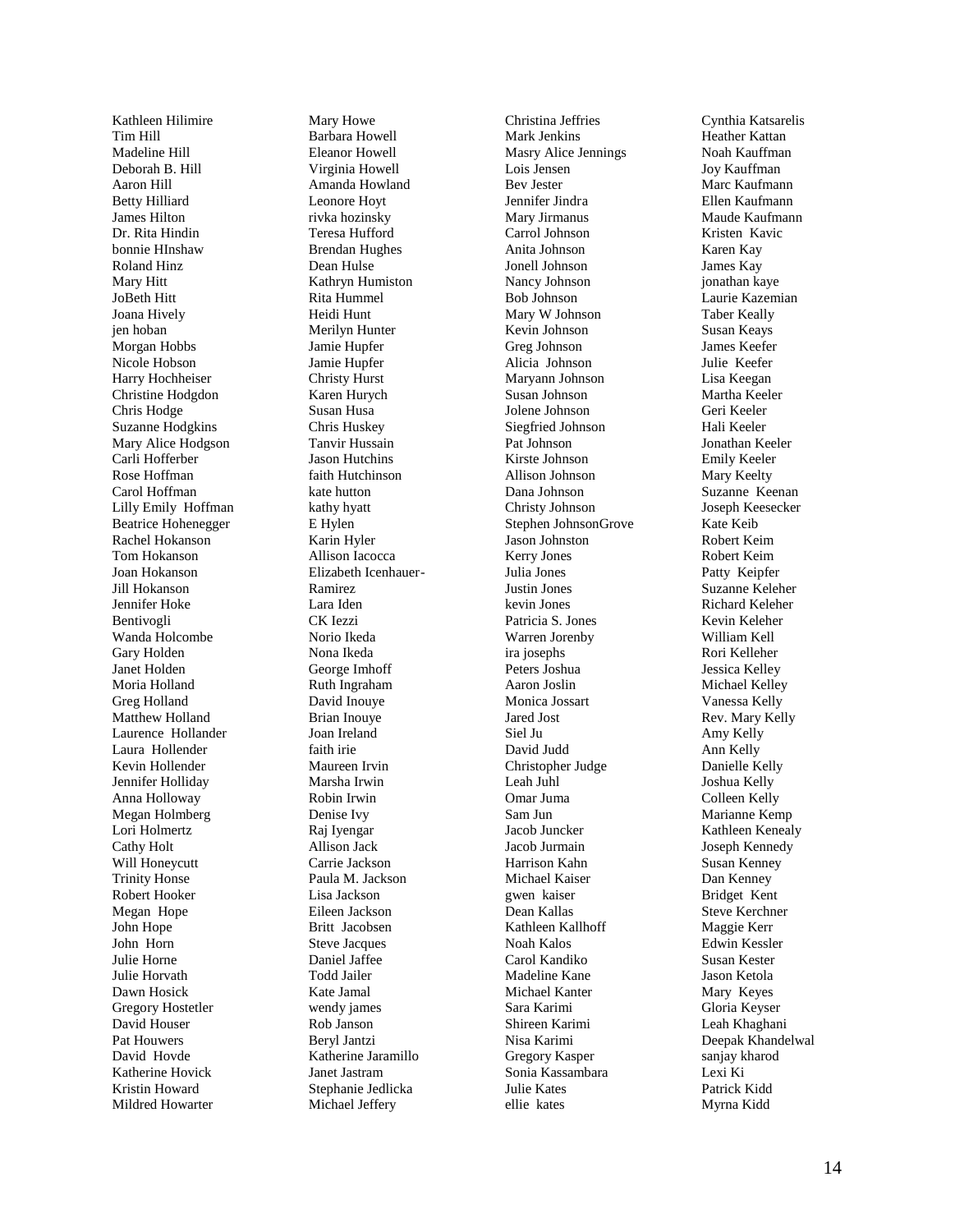Richard Kidd Tom Kiely Shern Kier Mary Ellen Kiesner Masumi Kikkawa Sue Kilgore David Kilgore June Kim Elaine Kimzey Debra King Ben King C. Kinton Kirill Kireyev Cindy Kirk Roger Kirkby Everett Kjellquist Beverly Klassen heatheriov Klein Nancy Klein barry kleiner Jen Kleinman Philip Kleisler Mary Lou Klene Joel Kline Judy Kline Craig Klopfleisch Basey Klopp Andrea Knezevic Carol Knolle -Faulkner Julia Knott Inge Knudson John Knuerr richard kobernuss Kathleen Koch Constance Koch Jodi Koeman Leah Koenig Aundra Kohlbeck Judette Kolasny Lauralyn Kolb Karen Kolberg Nicholas Kolivas Kathryn Kolly Akino Komazaki airric konecny Natasha Kong Elizabeth Koontz Michael Korach Meghan Kosowski Ray Koytcheff Constance Kozel Eve Kozenko Tom Krahl Jonathan Kratz Jeanette Kraus Jonathan Kraus James Krause Leah Krauss Joseph Krawetz Meribeth Kraybill Rainer Krell Tobin Krell

Sandy Krell -Andre Julie Kremer Selman M Kremer Michael Kreyche Tammy Kreznar Matt Krick Sue Krueger -Koplin judith Kruger Froukje Kruijssen Catharine Krupp Yu -Lin Kuang Michael Kubera Paula Kuhns Dawn Kulczynski Donald Kuntz Tammy Kuntz Jacek Kuzniar Brian Kvistad Jennell Kvistad Christine Kwok Sheila La;wson Jonathan LaCrosse James Laesch John Laesch Danielle Lafond Karen Laforge Heather Laing - Obstbaum timothy laird Casey LaLonde Susan LaMarche Danielle LaMarre David Lambert Laurel LambertSchmidt mary rose lambke Alena Lamirato Jane LaMotte Bekkah Lampe Julie Lampe Julie Lampie Constance Lancaster Rodney Landis James P. Lane Janice Lane Alan Lane -Murcia Nancy Lang liz langrall Kimberly langsfeld Joseph L. Lapp gail larkin Steve Larrick Nancy Larsen Deborah Larson Gary and Carolyn Larson Garold LaRue Michele Lastovica Jane Lattimore Marie Latulippe Andrea Lauer laura laughnan Ayers Lauren

Stephanie Laurenzo Kathy Lawrence Dave Lawrence Susan Lawson Stan Lawson Stanley Lawson Donald Leach Julie Leach Sandra Leahsong Marilyn LeDoux Lisa Lee Christine Lee Thomas Lee Erika Lehmann Tamara Lehr Karen Leiter Michael Leiter warren leitzel elizabeth leiwe Nicola Lemay Jodi Lemcke Randi Lenander S Lennon Allison Lennox Margaret Lenox Mihcael Lent Diane Leo Kerri Leo Lydia Leon Patricia Leonard Craig Leonard anngela leone Eileen Leslie Bonnie LeValley Jason Levine Jessica Leving John Lew Thomas Lewinski Mia Lewis Jodi Lewis Summer Lewis Katrina Lewis Bruce Lewis Tony Li Barry Lia Dolores Liamba Judy Liang Laurent Liberge Dorothy Liddel Ed Liddell Robin Lieberman Elizabeth Liebert Diane Liebeskind Jennifer Lien Stacey Lienemann Judith Lienhard Alex Liffick Donna Lightbody Carrie Lilligan Diana Lim Christine Lim Dee Lindblom

Barbara Link laura linklater Brad Lipovsky VARA LIPWORTH Joan Listen Hope Little allison little Amy Little Lisa Littner Jo Litto Laura Litwiller Ben Liu Peggy Liversidge Martha Livingston Christine Lizzi Caroline Lloyd Jennifer Lo Elsa Lobo Sharry Lockhart Paul Loeb Linda LOeber James Loersch Janette Loersch Kristen Lofstrom Bonnie Lofton Kathryn Lohre Kevin Lolack Linda Lombardo Rusty Long STEVEN LONG Cindy Long Andrew Long Christopher Long Cheryl Lopez Richard Lopez Louise Lopman Mary LoPreste Kimberly Lord Stewart Andrea Loubier Joyce Louden Corlee Louder Kathy Love martha love Wendy Low Leslie Lowder Guinnevere Lowe Briana Lowrie chris lowry Geoffrey Lowther Brianne Lozier Fredric B. Lozo Emily Lubcke Connie Lucas Jill Lucht Heather Luedtke audrey luethy Peggy Lunardini Matthew Lund sean luse Dan Lush Jillian Lush Oumou K. LY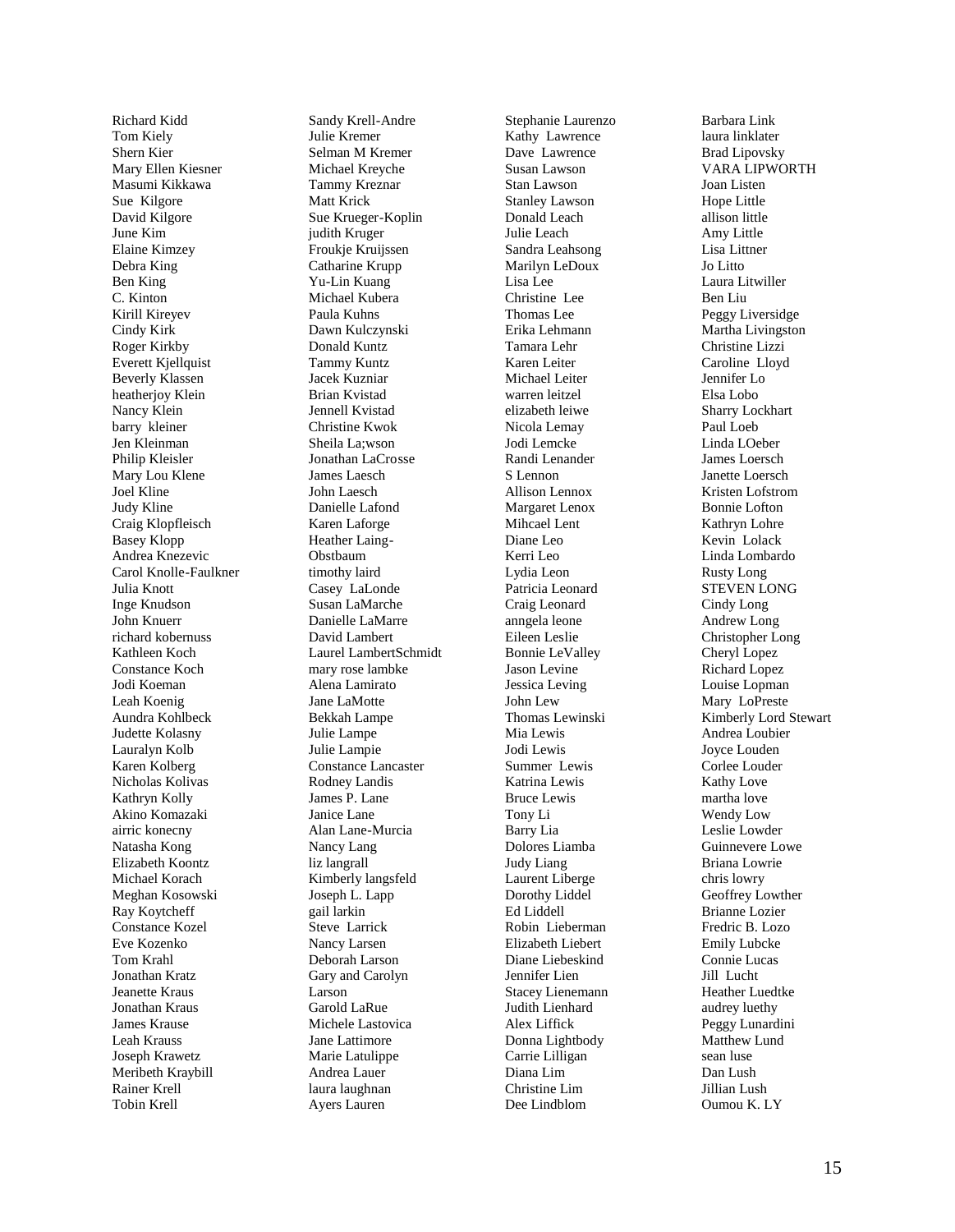Diana Lynch James Lynch Katie Lynch Logan Lynda Janalyn Lynne seth lytle Anna M Michelle Ma Brian Mabry Kris MacCallum Megan MacDowell Kaitlin MacKenzie Janet Mackey Daniel MacPhee Julie Macpherson Arianne Macy L.K. Macy Ryan Macy -Hurley Lea Mahan Matthew Maher Timothy W Maher Timothy Maher Jack Mahoney Margaret Mahoney abdelilah mahtat Julie Major David Makar Jessica Maki Martha Malloy Emmey Malloy Moira Malone Ann Malone Linda Maloney Caitlin Maloney Susan Mamich Karena Man Julie Maney Sheila Mann Alma Manney Kathryn Mansfield Prabha Manuratne Melody Manwaring Angela Marchant Tod Alan Marcinek Demetrius Marcoulides FAYE MARCUS William Marion Denise Marion Brad Marion fleming markel Edward markham Jill Markstein Ryan Marnell Renie Marsh Corliss Marsh Shannon Marshall Stacy Marshall Kelsey Marshall Keith Marshall julian marszalek Lisa Martin Laura Martin

William Martin Jamila Martin Andrea Martin Seth Martin Emily Martin Rose Martin Carra Martin Ruth Martin Sylvia L. Martinez ARi Martinez Kathleen Martinez Alice Marzolf Nicole Mason Chris Mason Charlotte Mason Barbara Massy George Matanic, O.P. Gail Matheson Ronald Mathsen Tara Mathur MK Matson Monica Mattar Jean Matthews Kate Matthews LARRY MAUPIN Brooke Maura Sharon Maust Patricia A. Maxson Robert Maxson Susan May Edward Mayer brandie mayes Monica Maynard celia maynard Kelly Maynard almon mayze michel mazza Jamie McAdams Kelly McAnerney jackie mcbee James McBride William McCaffrey Meg McCall Carey McCallum Penny McCanles Karen McCarthy Bridget McCauslin Margaret McClory Barrie McClune Terence McCormally Jessica McCormick Michelle McCotter Carolyn McCoy Patti McCreadie Jennifer McCullough Laura McDaniel Chris McDevitt Matt McDevitt Maura McDonald E McDonald Kim McDonald James McDonald

MaryAnn McDowell Katherine McEachern Krisitn McFarlan d Ethan McGaffey Peter McGahan Marietta McGannon Robin McGee Robert McGill Pat McGovern Brynne McHugh Elliot McIntire Marina McIntire Hal McIntire Laura McIntyre Nancy McKee Patricia McKenna Carol McKeon Laura Hart McKinny Megan McLaurin Lynn McLean Michael McLean pam mclendon Sean McMahon Bryn McMahon Sara McMillan Marion McMillan ian mcmillan Dawn McMullan Jennifer McMullen HEATHER MCRAE Mary McRae Lisa McSain Elizabeth McWhirter Sharyn McWilliams kim meadows Kathleen Meagher Rachel Medema Kathy Medtli e Mary Meehan Susan Meeker -Lowry Anurag Mehndiratta Laura Meisler santiago mejia Andrea Mekshes Hilary Melcarek morgan melchiorre Sherry Melecki Stephanie Menaker Joan Mencher Elissa Mendenhall James Mercer Lucy Mercer Liz Merchant dean merrill Mark Merrill Sarah Mertz Stella Mestre Barbara Metivier Nicole Metz Benjamin Mew Kathleen Meyer kathleen mezick

Allentza Michel Selma Milchen Jeff Milder Denise Miles Kate Miles steve miller Jo Ann Miller Sue Miller Gregg Miller Ted Miller Julie Miller Robert Miller Kandy Miller Judy Miller Jesse Miller Jen Miller Whitney Miller Jenna Miller Rhea Miller Linda Miller ann miller Gloria Miller Rolland Miller Erin Miller Janet Miller Kathleen Miller Danielle Miller lynn miller Mary Miller David Miller J. Eric Miller Susan Miller -Stigler Elena Miller -ter Kuile Michael Milleson Pamela Milliken Wendy Mills Arthur Mills Katie Mills Janis Miltenberger Rox Minaya Gladys Minaya Mary M Miner Jennifer Miner Barbara Miner Christopher Miner Ivan Mintchev Sharon Miranda Gil Miranda tania mireles Eleanor Miroslaw Anne Misak Nathan Mishler Mary Mitchell Patti Mitchell Mary Mitchell Donna Mitts Lori Moak -Kean Robert Moczulewski Della Moen Renee Moffett Al and Ann Mojonnier Sara Moledor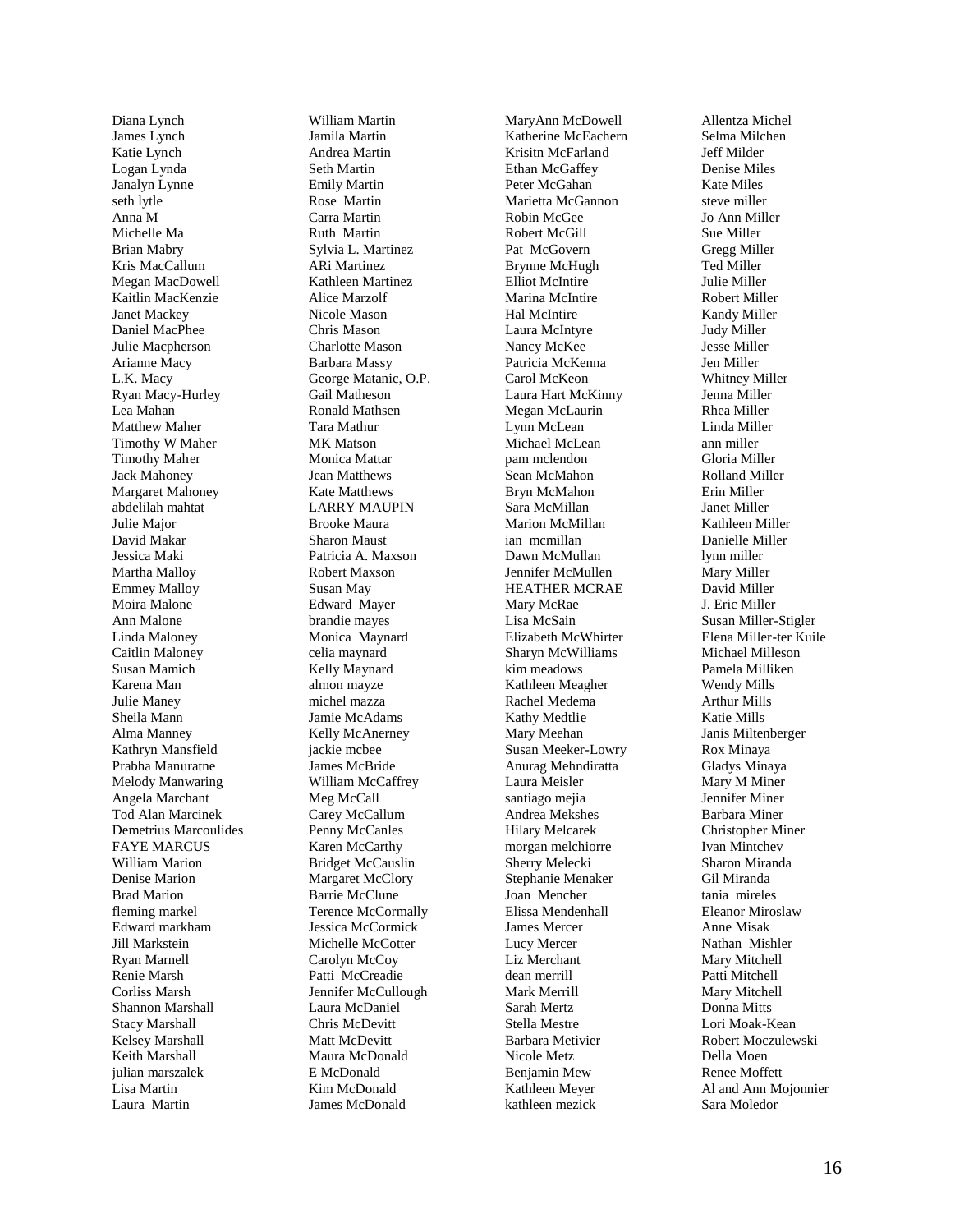Jerry Moles Rev Barbara Molfese Vanessa Moll Stephen Mollins Rafael Montealegre Lisa Montelongo Nicole Montesano F Montgomery Allen Moody Kathryn Moody -Arndt Melissa Moon Kim Moor Shannon Moore Anni Moore Carlos Morales Elaine Moran Sue & Bill Morgan Merri Morgan gavin morgan Beth Morgan Sigi Moriece Kathleen Morkert William R. Morris Paula Morris Julia Morris Robert Morris Reba Morris Daniel Morrissy Betty Morrow michael moser Martha Mosinski keith motola Barbara Mourouzis Laura Moy Bonda Moyer Bonnie Moyer Alice Mroszczyk Jennifer Mueller Becky Muhs Douglas Mullin Sheila Mullineaux Sarah Munroe barb murdock Brian Murphy Michael Murphy Meaghan Murphy Lauren Murphy Thomas Murphy Virginia Murray Jen Murray paul murray Jeanne Murtagh Lina Musayev Douglas Muschett Karen Muse Elaine Mushtare Tad Mutersbaug h Rachel Mutterperl Walter Mycoff Liz Myers Erin Myers Gertrude Myrick

Romy Myszka Joe Naftel Mariorie Nafziger Mechthild Nagel Sharon Nagle candace nagle Jeanette Nakada Rajae Nami Rose Nankya Robert Napier Guillermo Narvaez Liz Nash Carolyn Nash Jason Nassichuk Mayda Nathan Catherine Nathan Brook Nauta Melanie Neal Laurie Neal Natalie Neal -Peters Megan Nedzinski chuck nelson Susan Nelson Andrea Nelson William Nelson Holli Nelson Joan Nemann Kenneth Nesper Heidi Ness Terie Ness Leslie Newcombe Irl Newham Sally Newman Peggy Newsome Jim Newton Siphelo Ngcwangu Anne Nguyen Shawn Nichols Katharine Nicholson Sadie Nickelson - Requejo David Nicol Anne Nicol Elenute Nicola Jessica Niederer Judy Niednagel Sue Niewiarowski Lisa Nigro Anthony Nigro kim nigro William Nirote Robert Nix Lynda Noel Jason Noel Emi Noguchi Shari Nokes sheila nollen Patrick Noonan Nancy Nord Julie Norman Kevin Norris Rodney North

Molly Norton Mildred Nosko James Novakowski Dennis Novotny Susan Nowalis, RSM James Noyes jennifer nunes Eric O. tristin oates Tim Oates Joshua O'Bannon Karyn OBeirne Genevieve Obermeyer Maryann O'Brien Melissa O'Brien Kevin O'Brien Brian O'Connell William O'Connell Sudie Lea O'Connor Roberta O'Connor Charlotte Oda Shobu Odate Frank O'Dell Sandra O'Dell Kurt Oelschlager Lorelei Oelschlager Richard Offhaus Claudia Ohler Sheila OKeefe Barbara Okerberg Ruthie Oland Keith Olcott Morris Older Douglas Olds Karen O'Leary Vince Olin Candis Oliver michael olker Kathryn Olsen Sharon olsen Sharon Olsen Eric Olsen Estelle Olson Victoria Olson philyss olson Kathy Olson ana o'neil Shawn O'Neil Tom Opacki S O'Rourke Johnette Orpinela Coralys Ortiz Cindy O'shay Ginger O'Shea Daven Oskvig Jon Ostendorff Anne Ostroff Joanne Otiepka Constance Otradovec Mark Ott Helen Ott -Brasch Phillip Otterness

Brian Otwell elizabeth overstreet Sharean Oxley Richard Pace Richard Padgett Julia Padgett Meri Page Shelly Page Genevieve Pahos Barry Pailet James Paisley John Palla Blanche Palm Michelef Palmer Debbie Palmer Janice Palmer -Tarbox Manisha Pandita David Papineau Jeanne Parent Peter Parente Shannon Paris tamara Park Nick Parker Joe Parker Jill Parker Jolene Parker Nathaniel Parker Sara Parks Lauren Parnell beatriz pasos Christine Pasour Akta Patel Betty Patrick Nancy Patron Donna Patterson Scott Patterson Ken Patterson Naarah Patton Margaret Paul Allan Paulson Jacob Pavlak John Pavlik Mary Pawlowski Brandy Payne Stacey Peacock Stacey Peacock Valerie Peck Leslie Peckham Carl Peetz Ilse Peetz Lisa Peifer Mary Pelkey sandrah Pena Michele Pena Mark Pendergrast Gail Penman Adam Penn Pat Penner Michal Penniman Melinda Pensinger Yasmine Perez Antonio Perez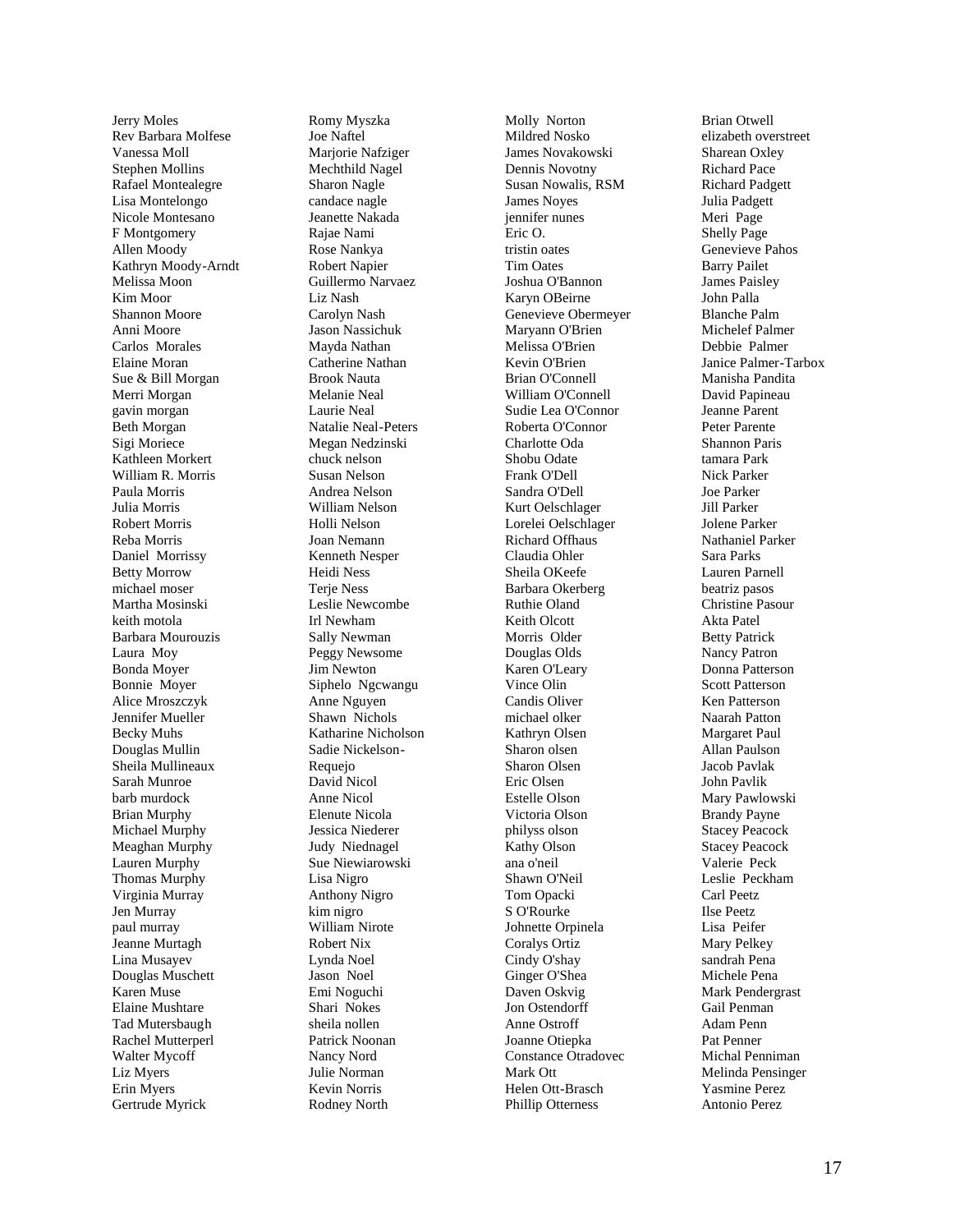Scott Perez Bettina Perillo Mary Perkins Heather Perry Polly Pershing Betty Person Roxanne Perucca Sarah Peterman George Peters Marti Petersen Arthur Peterson Leroy Peterson Lenore Peterson Stacey Peterson amy peterson Idelle Peterson Mary Peterson Constance Peterson - Miller Linda Petkunas Nay Petrucelli Rick Peyser cf phillips Martha Phillips Wendy Phillips Ted Phillips Mary Lou Pieczarka Jessica Piedra Deborah Pierce Lauren Pincus Cheryl Pinzino Dan Pitt Ron Pitts Rebekah Pitts Stephen Plant Levi Pleshe Davd Ploskonka David Plunkett Melissa Poehnert Timothy Pohlhaus Rich Pokorny Ben Polly Jessica Ponnath Angela Ponte marian pontz Kalista Popp Patricia Pora Dan Poresky Mayra Porrata Rebecca Porter Kathleen Porter Clifford Porter Christopher Post Karen Povec Marge Powell Alison Powell Sumer Powell David Powelson Helene Powers Maggie Powers Laura Pratt Maija Pratt

Jacob Pratt Tina Price Glenn Pric e Linda Price Michelle Price Mark Price Nancy Priest Linda Primeaux Esther Prins Jenny Pronto Jo Prostko Dennis Proulx Lucy Pryor Melissa Puckett James Puffer Sue Pukall Burt Purrington Minna Pyhala Susan Quaintance Sue Quarto Gerhardt Quast Meghan Quille n Jean Quinn Susan Quintana May Quintero Erin Quirk Kathleen Quirk Kathleen Quirk Carrie Rabideau Erin Racine megan radder Robert Radek Christine Radi Stephanie Radi Hannah Radke Heather Radl Pam Raffensberger Christine Rainville Ethan Rainwater Julie Raish Susan Rak Elizabeth Rakocy Balasubramanian Ramani Joshua Ramisch Carol Ramsey Jason Ramsey Louise Ranck Jennifer Rankin Anita Rapone Sanginee Rattan Elizabeth Rauh Priya Raveendran Pillai Whitney Ray Anita Rayburn Alex Rayman Elora Raymond Laura Raynolds Maureen Readinger Rebecca Rebmann Perry Recker Carol Recker

Dia Redman John Reed Ginger Reed Preston Reeve Greg Regaignon Dara Regaignon lynn reha Nicholas Reid Sarah Reiling Mary Reilly Tom Reilly yoni reinberg Chrsitine Reiner Carrie Reinhardt Michael Reinhardt John Reinhardt irit reinheimer Lori Rendina k rengert Amanda Respess Roleene Reyes Margot Reynolds Emily Reynolds tara reynolds Linda Rhead Leslie Rheinlander Marie Rhoades Elva Rhodes marla rhodes Vivian Rice Christine Rice WILLIAM RICH Jenni Rich Ann Richard Camille Richard Cindy Richard Cheryl Richards Terry Richards Peter Richards LaVonne Richardson Mary Richardson Susanne Richter Sarah Ricketson ROBERT RIDEOUT Catherine Rieley - Goddard Rachel Riely Joe Riemann Kaitlin Rienzo -Stack Jordan Rifis Judy Riggle Chris Rimmer Sarah Rinsema Hannah Rittenhouse Cory Ritterbusch Hugh Roberts Jay Roberts Martha Roberts Jennifer Roberts Jessika Roberts Linda Roberts Michelle Robinson

George Robinson Julia Robinson Susan Robinson Laura Robinson Maya Robinson Anne Robison Robin Robison Linda Robshaw Diane Roddy Wendy Rodewald josie rodgers Marie Rodichok jose rodriguez .<br>Gabrielle Roesch David Rohrer Jose Luis Rojas Erin Roland Helen Roland marya Roland Pablo A Roman Jennifer Romolini Deborah Roose Richard Rortvedt Jennie Rose Lindsay Rose Amanda and Ryan Rose Leigh Rosenberg Andrew Rosenthal Kerry Rosenthal Barbara Rosholdt Rachel Rosner Cara Ross Charlie Rossiter Cindy Rossman lada rossmeissl Brian Rotach Jen Roth Julie Roth Joseph Rotondo Elizabeth Rotundo Marjorie Rowe James Rowland Lynnae Ruberg Michael Rubin Victoria Rubley Janna Rudler chris ruiz Angelika Rumberger Aimee Rusch Greg Rush Tyler Russell Pauline Russell Francis X Russo Dan Ruth Patricia Ruth Janet Ruthowski Jennifer Rutledge Carlos Rymer nancy sabattini Karel Sahlberg Dan Sal Mauricio Salcedo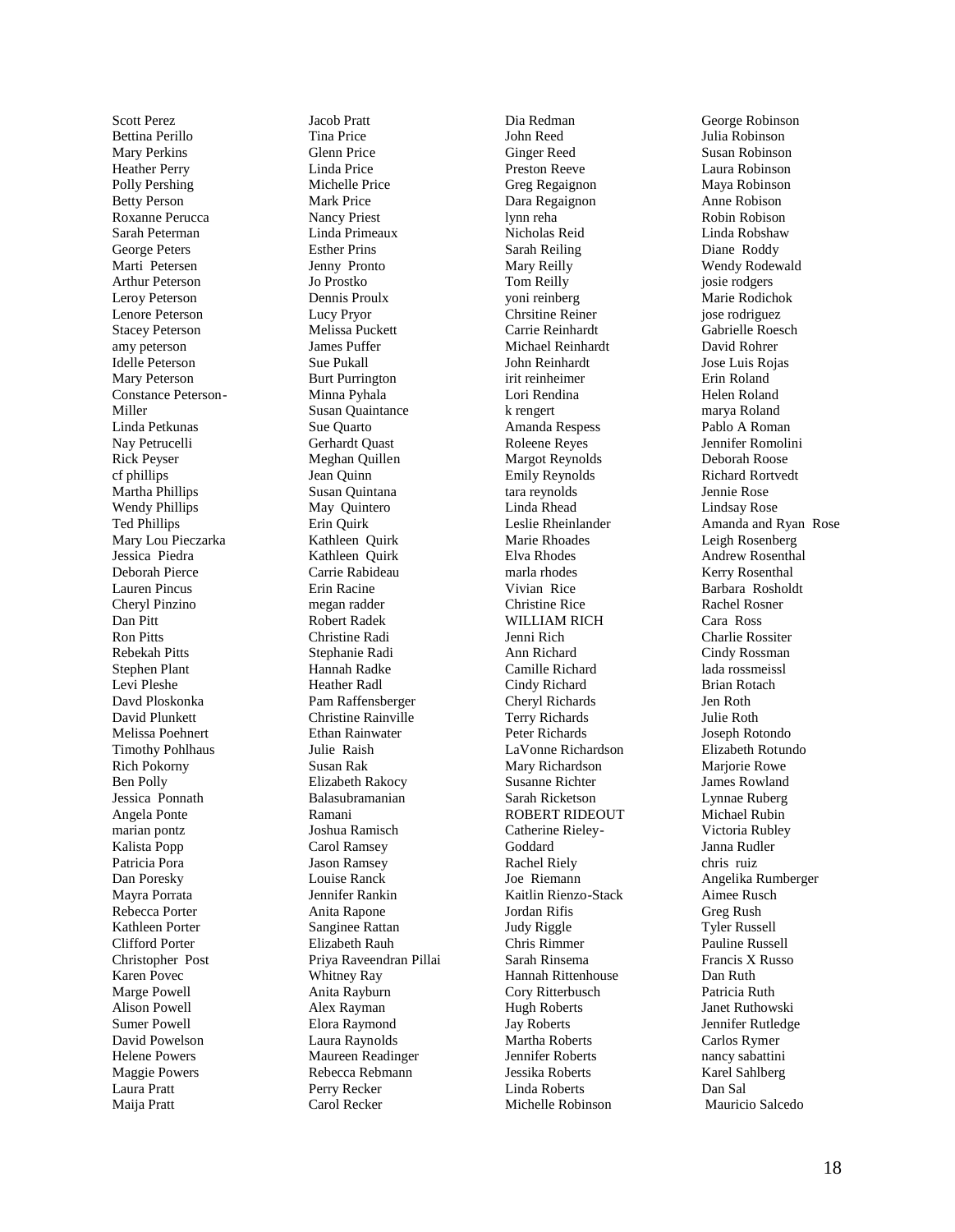Kathy Salmon Sue Salmon Marcia Salner Anna Marie Saltzman Nancy Salvaggio Julie Salzmann Kelly Sammis Jamie Sammis Lauren Samuels Yoshiro Sanbonmatsu Barbara Sanborn YENA SANCHEZ Shelby Sanchez Leo Sanders mark sanderson Robert Saper Janet Sappington Tarver -Wahlquist Sarah Andrew Sargent Nancy Sarver Marieke Sassen Ellen Satre Barry Satterthwaite Alysa Sauder Kenneth Sauer Adam Savanick Merry Sawdey martha sawyer Dana Saywell Molly Scalise Saundra Scarce Lori Scassera Katie Schaan Katie Schaefer Adam Schaeffer David Schaich Nancy Schalles Ben Schapiro Matt Schardt Carol Scheer Russell Schenck Devin Schenk Sandy Scherer David Schilling Meagan Schipanski Margot Schips Carol Schirch Diane Schlacter Chris Schlacter Judy Schlueter David Schmalbeck Denise Schmidt Jay Schmidt Brandi Schmidt Barbara Schmitt Mary Schmuck, RSM Emily Schnee liz schnee Casey Schneider Emma Schneider Derek Schoepf Donna Schramm

Bryce Schrecengost Barbara Schrecengost Ruth C. Schreiner Kimberley Schroder FrankLyn Schroeder Eileen Schuhmann Scott Schul Karen Schulte Paul Schultheis Darryl Schumacher Anne Schutter Joan Schwager Allison Schwartz Jeffrey Schwarz David Schweickart Dorothea Schweitzer Kristen Scopinich Amy Scott Diane Scott Alexis Scott Margaret Scott Anna Scott Wes Scott Eric Scott Marla Scripter Ethan Seaberg BETH SEARCEY Marianne Searfoss David Seaton Valerie Secaur amy seek Adrian Segar Rebecca Seguin Lauren Seippel Nancy Selinger Helen Sells Barbara Senn Irene Senn Arek Ser Kathleen Sercu Dennis Setera Sharad Seth Jeanne Setnes Ted Settle marion settle Thomas Seufert Susan Severin Mary Jo Seward Michelle Sexton Rena Shaffer Carol Shaffer Christina Shahriari Katherine Shakelton Stephanie Shandera Marcia Shantz Tamar Sharabi Bill Sharbono Sara Sharpe Joni Shavlik Raymond Shaw Susan Shaw Katy Shea

Patricia Shearin Corey Sheehan Susan Shelley Lorraine Shelly Gail Shemo Janet Shenk Victorine Shepard Ellen Sherby Shannon Sheridan - Geldart barbara Sherman Susan Sherman Sue Sherman Sharon Sherman Julia Shields Amanda Shimko Janet Shirey carolyn shohet Amber Shomo Briggs Shore Shiva Shrestha Pete Sibley Leslie Siebert Jean Siegfried David Siegler Kim Siemers Elena Sierra shane sigler Lita Sila Lucille Silvester Marian Simion Sandra Simmons Jason Simmons Susan Simon deborah simone Pat Simons virginia simons Brent Simpson Rhonda Sims Keely Sinclair Joel Singley Joanne Singrey -Johnson Alex Sircy Colleen Skeffington Rebecca Skiba Susan Sklar Jay Slack Karen Slawinsky Lynn Slifer Cecelia Smaha Simone Smith Mary Agatha Smith Hank Smith Frank Smith becky smith Kristi Smith Chris Smith Isaac Smith Barbara Smith Kellie Smith Jan Smith Dianne Smith

Nancy Smith Oliver Smith Wendy Smith Lyndsey Smith Sean Smith Pandea Smith D Smith jessica smith Nicole Smith diane smith Michael Smith Margaret Smith Caroline Smith Holly Smith Tiffani Smith Erin Smith Chad Smith Eric Smith Mendy Smith Randy Smith Pamela Smith John Smith Susan Smith judith smith Catherine Smith Donald Smith Frances Smith Natalie Smith Edward Smith Jody Smith Williams Shelley Smothers Eli Smucker Sara Snider Jim Snider Dana Sniezko Sarah Snyder Rebecca Snyder David Snyder Glenn Sohm Elizabeth Soileau Acton Howard Solomon Dana Solomon David Solow Christopher Solt Rebecca Sommer - Petersen Chris Sonne Naomi Sonne Luis Sostre Michael Soto Heather Souare Terri Spaeth -Merrick Terri Sparenborg Nina Spaziani Richard Speich Carol Spencer Dennis Spisak Gail Spitzer Laura Spitzfaden Michell Spoden Suzanne Sprague Leah Sprain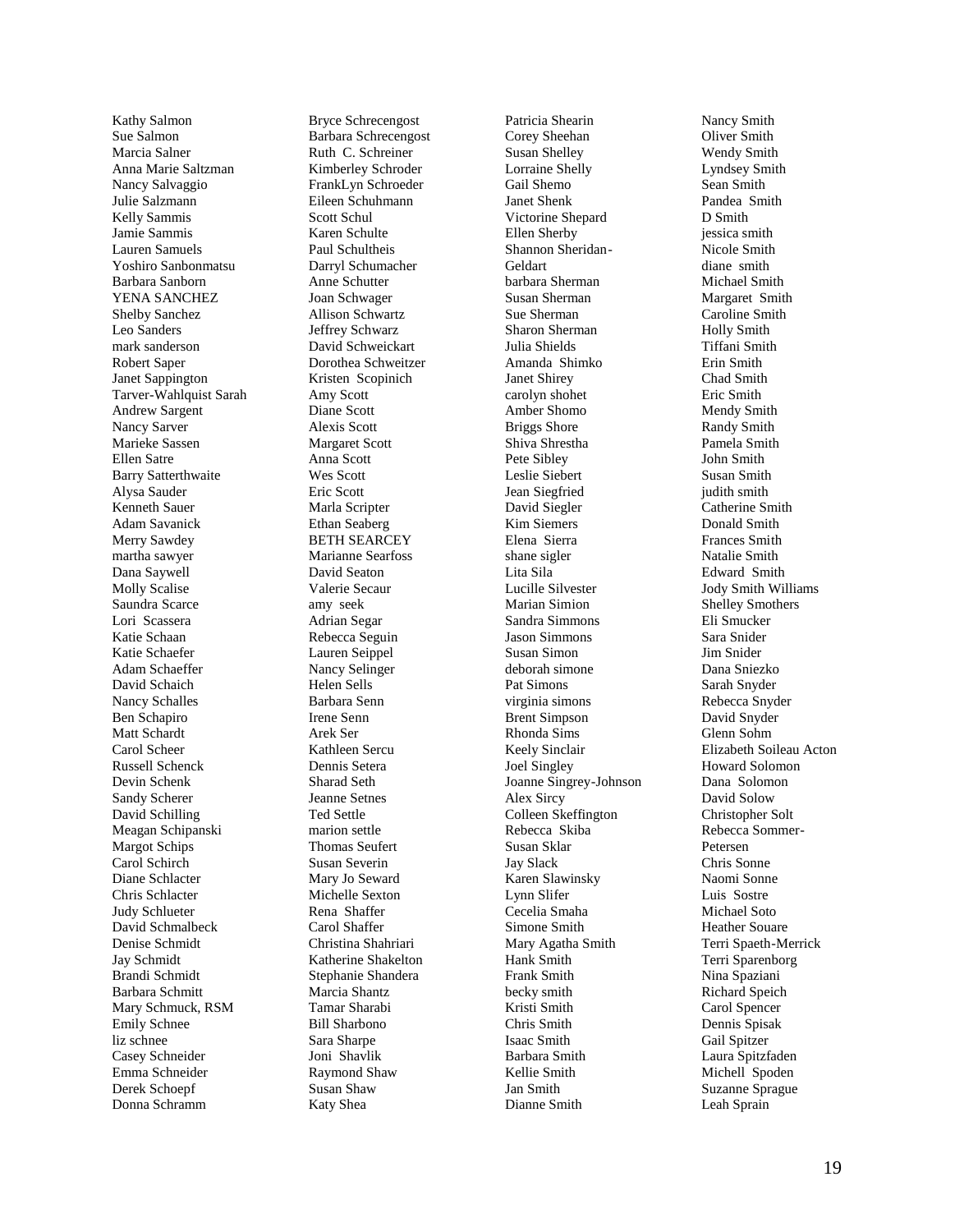Michele Spring -Moore Jeremy Sprinkle ERWIN SPRUTH SOMASI SRINIVAS Balaji Srinivasagopalan Evelyn St. Amanat Jennifer St. Clair Belinda St. Leger Jennifer Staff Elizabeth Stagl Elizabeth Stagl Wanda Stahl Louise Stahnke kathryn stallard Desiree Stammitti Richard Stammitti Joseph Stanforth Tina Stanley Linda Stanton Eleanor Stanton Larry Stark Zeus Stark Rick Stark Judy Starkweather Sarah Stayer -Clarke Nigel Steel tyler steele Tim Steele Jeffrey Steen Rick Stees ben stefonic Robert Stegmann Adam Steinberg Carol Steiner Albert Steiner Vera L. Steiner Rosemary Steinmetz Schaunel Steinnagel Sara Stender Ray Stephens Kay Stephens Johanna Stephnson Kevin Stetson Amy Steve Skye Stevens Mary Stevens Marilyn Stevens jill stevens Deborah Stevenson Kiri Stevenson Valerie Stewart Susan Stewart Kathryn Stewart Elizabeth Stich Catherine Stieg Ken Stigler Trina Stitak Betsy Stites Matt Stivers Paula Stober Leslie Stoeckle Jonathan Stoetzer

William Stolicny Adam Stolorow Carmalena Stoltzfus Judith Stoltzfus Peter Stone Emily Stone Patricia Stone DEBRA STONE Joyce Stone Mindy Stone George Stone J. Stone Lee Stookey Carol Stouder Deena Stous corrie stout Jane Stowe Bea Strattner Margaret -Cliff Strem Fred Strickhouser George Stritter Erika Strobel Margaret Strock Eliza Strode Ron Stroholic Daniel Stroup Jennifer Stroup Kathy Strunk Tes Strunk chris stuesser Cassandra Suarez Lubna Suboh Amy Sullivan Nancy Sullivan Steve Sullivan -Lanphier Mary Lou Surgi Glenda Survance Daniel Susman stephanie sutton Seth Svaty Michelle Swaim Christopher Swain JoEllen Swaine Joseph N. Swanson Sandra Swayze jay sweeney Valerie Swift Regina -Wink Swinford Sheryl Swink Betty Sylvestre laura sympson karen taff Ralph Tafoya Catherine Talano Carolyn Talarr Shirlee Tan Ona Tannehill Dan Tanner Michelle Tanner Chris Tanner David Tatgenhorst Bonnie Taylor

Thomas Taylor Julie Taylor Cathy Taylor David Taylor Joan Taylor J Taylor LJ Taylor Alicia Taylor Mary Adele Taylor John Tebben joan tedeschi Susan Teitelman amy tejchman Hannah Temple Suzie Terrell Suzanne Terry Jerold Terry Diana Terry Dianne Thayer The Verley Family Janice Thies Krista Thomas Lisa Thomas Simon Thomas Kristen Thomas Carol Thomas clayton thomas Tricia Thomas William Thompson Juliet Thompson Jamie Thompson Meredy Throop Paul Thur de Koos Michael Thurmond Mary Thursby H. David Thurston Jesse Tichenor Brian Tierney Peter Tierney Matthew Tiffany Kim Tilford Greg Tilley Holly Timberlake Jo Tito Priscilla Titus Robin Todd -Lee Damian Tody Jill Tolbert Jessica Tolbert - MacIntosh Ralph Tomlinson Richard Tonachel LAWRENCE TONZI catherine toomey Sue Torfin vic torrisi Gregory Tourian Maura Tourian Maureen Towey Amber Townes corinne townsend Andrea Traber

Michael Tracy cheryl traylor Scott Treiber Bob Treitman Erica Trevizo Ann Trigg Andi Trindle angela trivonovich Victoria Trujillo Paul Trunnell Anna Tsing Suresh Tumkur Patricia Tummino Laura Turiano Linda Turk Warren Turner Jane Gower Turner Catherine Turner Jennette Turner Quinton Turner Donald Turner Cynthia Turner Mark Turney Nancy Turyk Lois Tustison Rich Tuttle Chrys Tuttle Barbara Tuttle Clarence Tuttle Sarah Twomey - Mercurio David Tybor Alfons Uellenberg Les Ulm B D Ulmer Molly Unruhe Gloria Utzig Michael Vacanti Adrienne Vacanti Elizabeth Valdivia jessa valentine Alberto vallejo Eric Van Loon Barbara Van Reed Kevin Van Slycke Anne Van Willigen Minka vanBeuzekom Lisa Vandegrift Kim Vander Yacht Margo Vanderhill Stanley VanderKlay Barbara VanderKlay Elizabeth Vanderveer Marjorie Vandervoort mary vandevander Annie vanDyke Ahmee Vang Robert Vann Becky VanNote Jason VanNote Nancie Vanture Helen VAnvick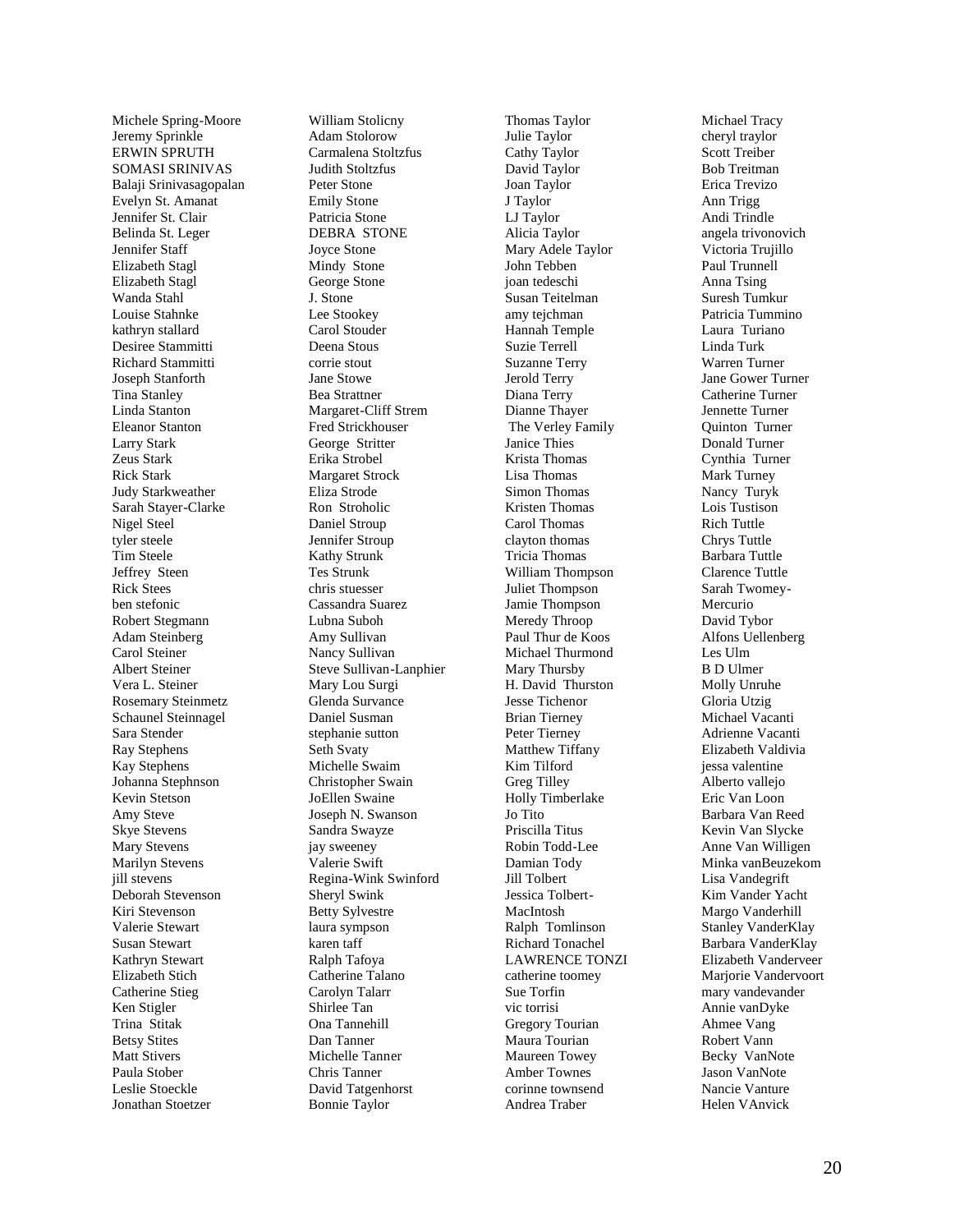matt vargas Evan Variano yvette vasquez Karen Vater Stephanie Vaughan Kat Vaughan Lucile Vaughn Daniel L. Veatch Drew Veeneman Donna Veeneman Peter Velthuizen Kris Venne nora vera -godwin Camilla Verre t maureen vetter Kimberly Vetter Debra Viele Anna Vijayan sylvia vikingstad Angela Villarreal Mariel Villere patricia vincent Lauren Vining Peter Vitale Dina Vitantonio Daphne Vlassis Martha Voigt Grace Voorheis Mary Vorndran Murielle Vrins Visnja Vujica Aleeza Wachs Donna S. Wagahoff James Wagner Tom Wagner Jacki Walczak Anita Walczak Charlotte Waldron Betty Walker Sarah Walker Cleaveland Elvia Walkingstick David Walko Gloria Walko David Wall Will Wallace jennifer wallace Will Wallace -Gusakov Kay Walser jean walsh Anna Walther Dean Walton Emily Walvoord Melanie Wambsganss Eugenia Wang Buck Wanner bob Warren Aliza Wasserman Lynn Waterman

Tim Watson Helen Payne Watt Bonnie Weaver Gayle Webber Lawrence Webber Leonard Weber Margaret Weber MJ Weber Alison Weeks Susan Wege Michael Weigel Nancy Weinstein Judy Weintraub Michael Weintraub Linda Weiss Anne Weiss Celene Welch Malia Welch John Welch Marguerite Wells JOAN WELLS Jordan Wells Carolyn Wells Kelly Wendland Sherry Wenning Rachel Wentworth Kim Westerman n Kurt Weyhrich stephen wheat mary wheeler john wheeler vicki whicker Kathleen Whidbee AnneMarie Whildin Robynne Whitaker Lindsay White Allison White Alice White Christiane White Jill Whitley Jason Whitson brian Whittaker Marla Wick Stephanie Wieborg Shannon Wiederholt Linda Wiegand Anna Wiencrot Linda Wiens Daniel Wiest Paulette Wight - Amundsen Jacqui Wilcox Meg Wilcox Thomas Wilde james wiley Brett Wilhelm Eric Wilhelm Judy Wilkinson Shirley Willcox

Cheryl Willems Nelson William Patricia Williams Mary Williams Cathi Williams Karla Williams Molly Williams Brent Williams Alexandra Williams Sarah Williams Cathy Williams Alistair Williamson The Rev. Susan Williamson David Wilsey Adrian Wilson Tim Wilson Roselyn Wilson Sarah Wilson Laura Wilson Bradley Wilson Arron Wilson Randy Wilson Janet Wilson Justine Wilson Joyce Winebrenner Douglas Wingeier karen winn Amy Winters Kristin Wirth Amy Wisehart Alix Wisser Tamara Withers Stacey Wittig Evelyn Wohlers Wayne Wohlers Paula Wojtkowski Leonard Wolf Scott Wolf Margery Wolf Colin Wolfe Scott Wolverton Dorothy P. Wonder John Wong Stephen Wood Pamela Wood, farm George Woodbury Carolyn Woodbury Joe Woodcock Roni Woodcock Daniel Woodham Stuart Woodham Lilla Woodham Sharon Woodhouse Robert Woodin Robin Woodland Evelyn Woodring Kevin Woods Theresa Wooll

Sarah Workman Clifford Workman Kathryn Worley Ruth Worman Holly Worthen Joan Worthen Heidi Worthen Gamble Jerry Wrenn Kay Wright Robin Wright Edward Wright Dustin Wright Susan Wright carolanne wright Karen Wulff Jonathan Wynne Esther Wyss -Flamm Tara Xavier Steve Yacik Jennifer Yantachka David Yates Aspasia Yeager Donald Yerhot Marilyn Yoder Nancy Yoder Clara Yoder Melissa Yoder Rebeca Yoder Pat York Ray Yost Dianne Yosua garland young Marie Young Carrie Young Margaret Youngberg Rev. Sally Youngquist Malka Youngstein Irene Yozzo Yi -Jin Yu Jolene Yukes Tom Zalocha Erin Zaparyniuk Lisa Zaslow J. Zator Jane Zawadowski Terri Ann Zdanowski Ruth Zeiders Sally Zelonis Yelena Zeltser Marge Zettler Jean Zimmerman Joan Zimmerman Tiferet Zimmern -Kahan Harry Zitzler Ariel Zodhiates Phyllis Zoon Alesandra Zsiba Jess Zurbuch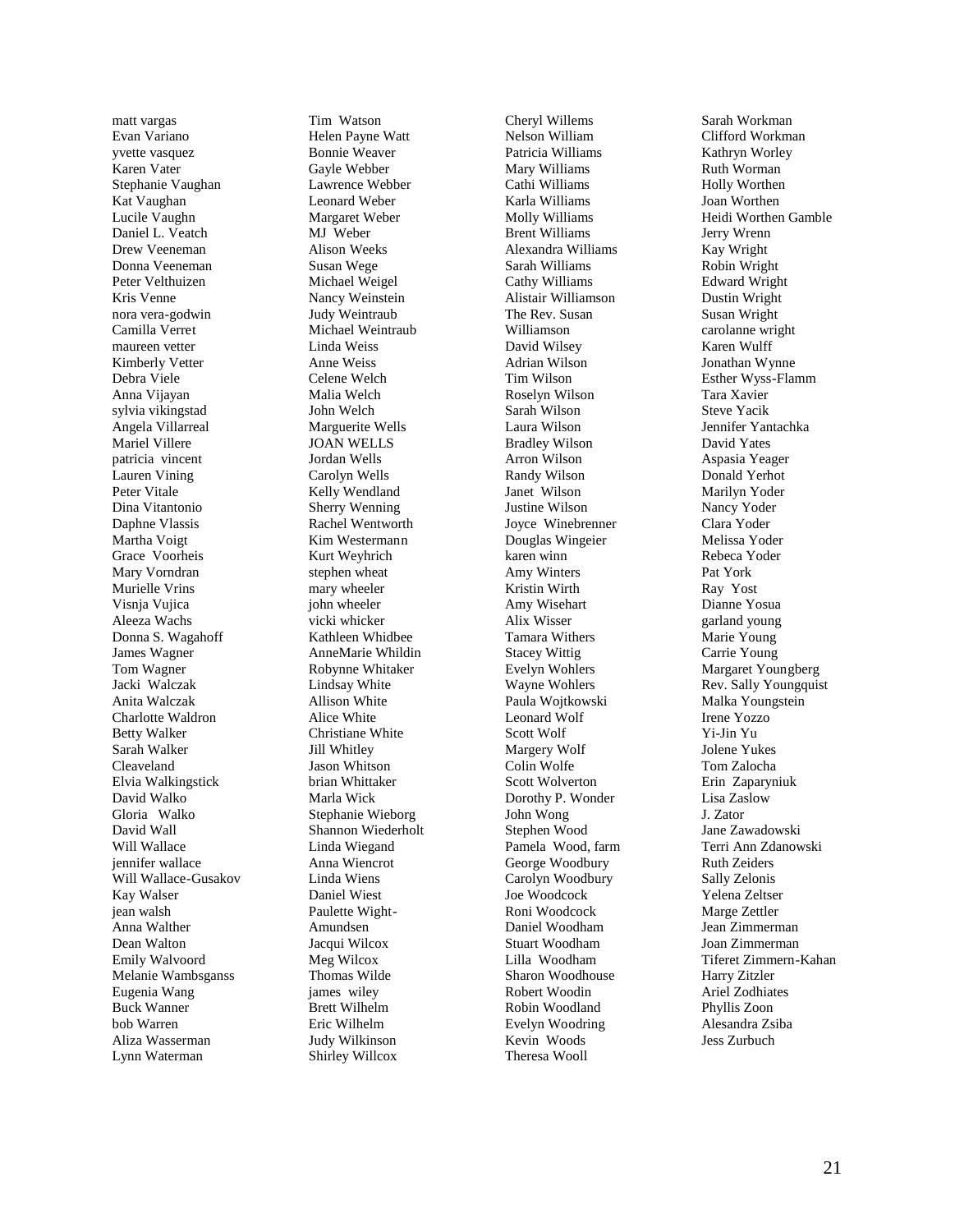# **RECENT DECISION BY USDA/ National Organic Program:**

www.ams.usda.gov/nop/Compliance/AppealsSummaries/Sept05 [-Mar07.pdf](www.ams.usda.gov/nop/Compliance/AppealsSummaries/Sept05-Mar07.pdf)

"6. Improper inspection procedures

Proposed Adverse Action: Denial of certification

SUMMARY: A denial of certification was issued to community grower group, located in Mexico, for improper personnel structure of the Internal Control System (ICS) and lapses in its administration. Specifically, the ICS failed to detect the application of a prohibited insecticide by one producer and to provide evidence that the use of empty fertilizer bags for crop storage was confined to one producer. The appellant admitted fault, but contested that the severity of the sanction was disproportionate to the frequency and extent of the non -compliances .

RULING: October 27, 2006. The appeal was denied. The Findings demonstrated that the operation's oversight mechanisms for maintaining compliance were inadequate. Furth er, the certifying agent's policies and procedures for the certification of community grower groups were deemed inconsistent with the NOP and had been implemented prematurely prior to evaluation by the NOP In conflict with the provision  $\S 205.403(a)(1)$ , whe reby each production unit must be inspected, the agent selected a percentage of the producers within a community grower group for on-site inspection. The internal inspection procedures, whereby each production unit is inspected, was overseen by members of the grower group who were not required to have sufficient expertise, be subject to an annual performance review or to disclose conflicts of interest.

The ruling established that use of an internal inspection system as a proxy for mandatory on -site inspections of each production unit by the certifying agent is not permitted. The appellant waived the right to a hearing, and the denial of certification was final. "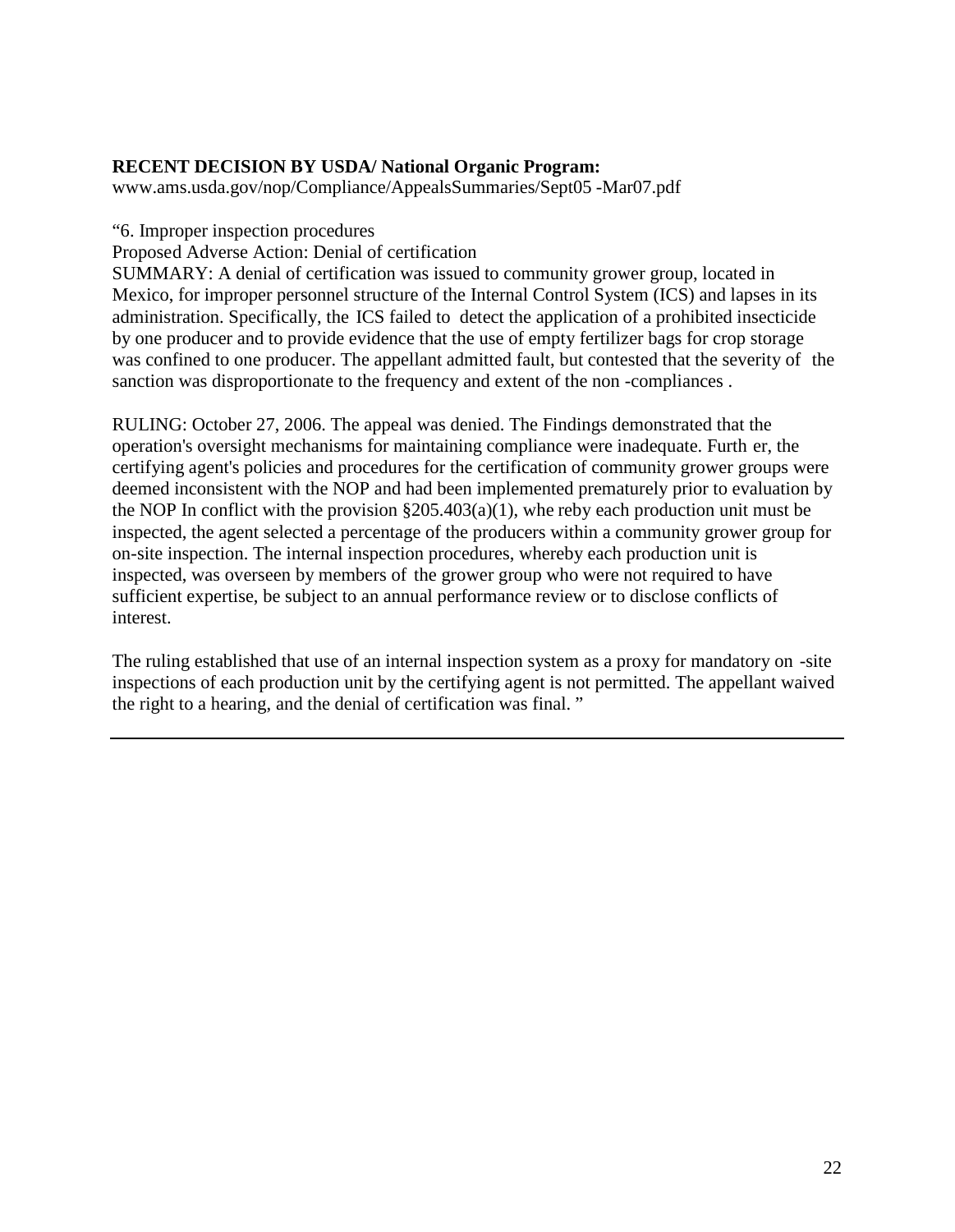#### **2002 NOSB RECOMMENDATION REGARDING GROWER GROUPS:**

#### **NOSB Recommendation Adopted October 20, 2002**

#### **Criteria for Certification of Grower Groups**

#### **Introduction:**

Grower group certification refers to the certification of a group of producers whose farms are uniform in most ways, and who are organized under one management and marketing system. Grower group certifications have historically been used for the certification of cooperatives or groups of producers located in a geographical or social region, whose crops are marketed collectively. Primary crops produced by grower groups include coffee, coc oa, tea, spices, and tropical fruits.

#### **Background:**

In section 205.2, the final rule defines "person" as "an individual, partnership, corporation, association, cooperative, or other entity."

In section 205.400 "General requirements for certification," th e final rule states:

"A person seeking to receive or maintain organic certification under the regulations in this part must:

(a) Comply with the Act and applicable organic production and handling regulations of this part; (b) Establish, implement, and upda te annually an organic production or handling system plan that is submitted to an accredited certifying agent as provided for in § 205.200;

(c) Permit on-site inspections with complete access to the production or handling operation, including noncertified production and handling areas, structures, and offices by the certifying agent as provided for in § 205.403;

(d) Maintain all records applicable to the organic operation for not less than 5 years beyond their creation and allow authorized representatives o f the Secretary, the applicable State organic program's governing State official, and the certifying agent access to such records during normal business hours for review and copying to determine compliance with the Act and the regulations in this part, as provided for in § 205.104;

(e) Submit the applicable fees charged by the certifying agent; and

(f) Immediately notify the certifying agent concerning any:

(1) Application, including drift, of a prohibited substance to any field, production unit, site, facility, livestock, or product that is part of an operation; and

(2) Change in a certified operation or any portion of a certified operation that may affect its compliance with the Act and the regulations in this part."

Given the fact that the rule includes "cooperative" and "association" in the definition of "person", and given the fact that section 205.400 indicates that it is a "person" who seeks organic certification, it can be concluded that grower groups, organized as cooperatives or associations, can seek certification as one operation under the NOP without a change to the rule.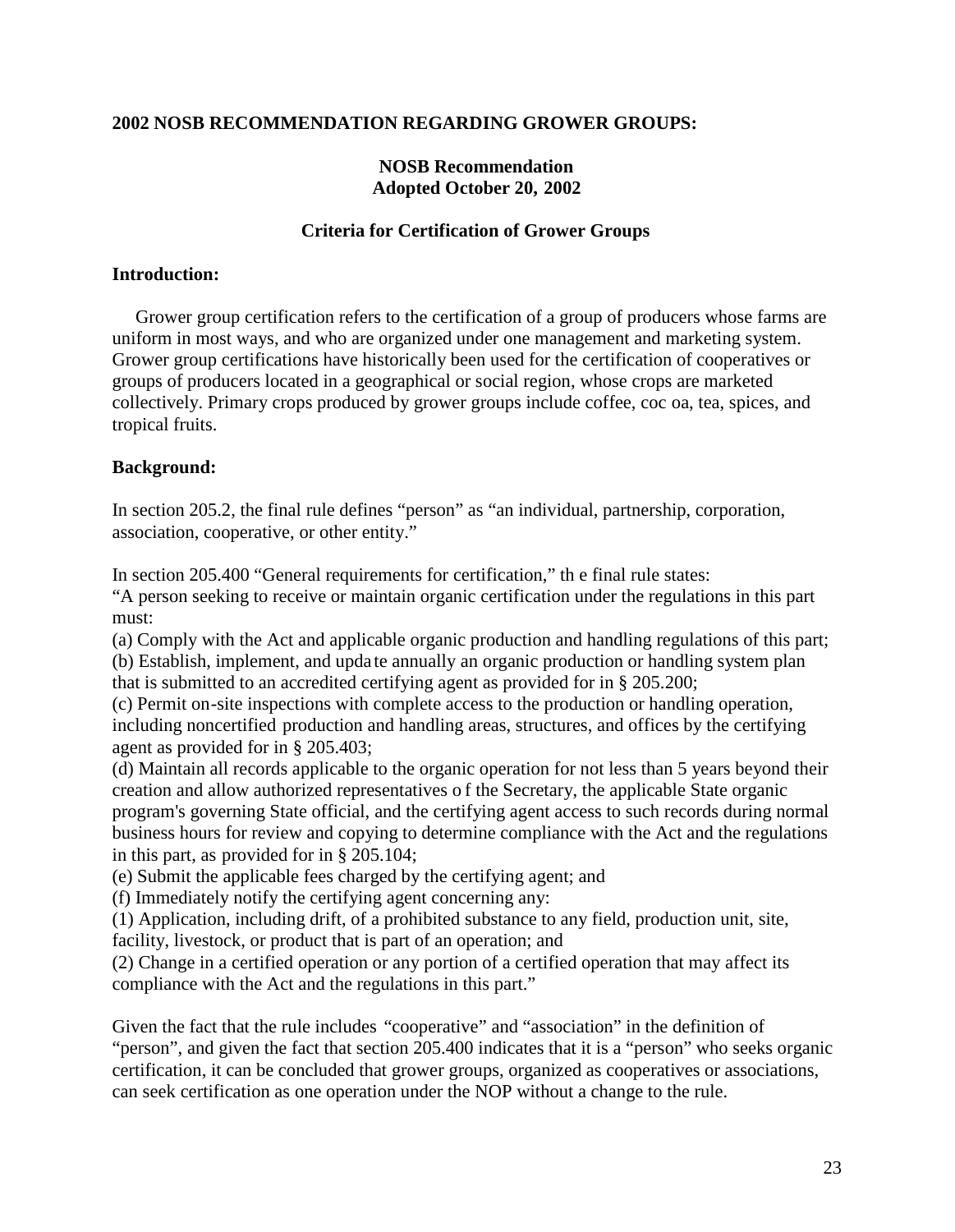Grower groups are different from other entities seeking certification in that they are comprised of numerous producers who are certified as one entity, rather than being certi fied as individual sole proprietors.

Historically, not all grower group members' farms are individually inspected by the certifying agent annually. This means that the grower group must have a quality system, or internal control system, in place to assure that all members of the group operate according to the system plan in compliance with the organic standard. The quality system of the grower group is inspected at least annually, but only a set percentage of the member operations are visited by the certi fying agent. Individual site inspections are conducted primarily to validate the functioning of the quality system.

# **Rationale:**

Many products sold as organic in the United States, including coffee, cocoa, tea, spices, and tropical fruits, are produced by grower groups. These types of operations are certified by certifying agents who have received NOP accreditation. While there is no need to change to the final rule, there is a need to provide guidance to the NOP to assure that certifying agents who operate grower group certification programs follow consistent procedures. There is also a need to assure that such certifying agents are evaluated according to set criteria during the accreditation review of their programs.

#### **Recommendation #1:**

# **Criteria for the Certification of Grower Groups**

The NOSB recommends that, in order to be certified as a grower group, the following conditions must be met:

- The crops and farming practices of the producers must be uniform and reflect a consistent process or methodology, using the same inputs.
- The group must be managed as a legal entity under one central administration that is uniform and consistent.
- Participation in the group is limited to producers who sell all of their organic production through the group.
- Producers who are certified as part of a grower group do not possess individual certificates. Rather, the grower group is certified as a unit.
- Grower groups must establish and implement an internal control system (quality system), with supervision and documentation of p roduction practices and inputs used at each producer's operation to insure compliance with the USDA's National Organic Standard.
- Grower groups must ensure that all members understand the US National Organic Standard and how it applies to their specific ope rations.
- Grower groups must utilize centralized processing, distribution, and marketing facilities and systems.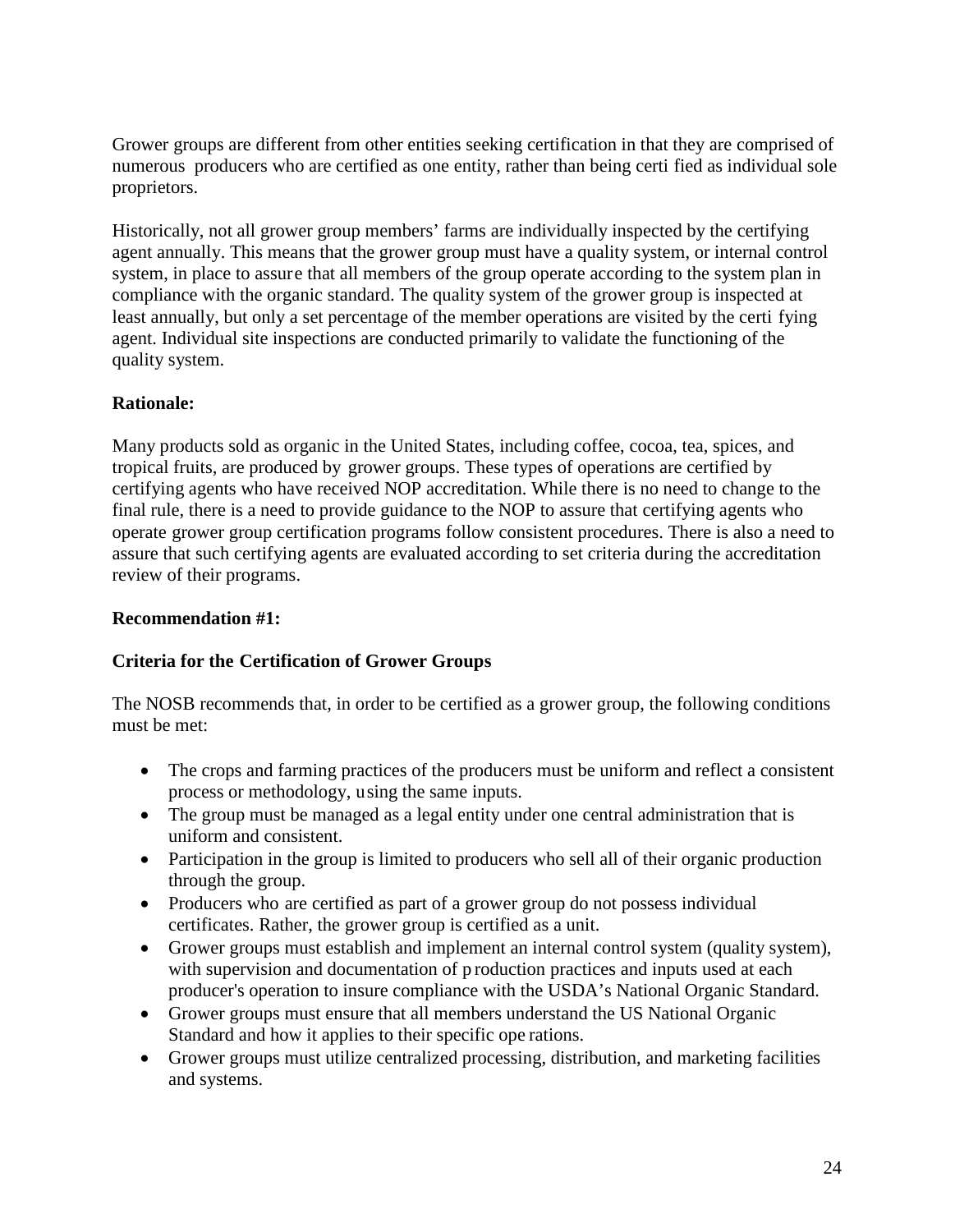The certifying agent shall have policies and procedures for determining how many growers must receive an annual inspection by the certifying ag ent. For each grower group it certifies, a certifying agent must document its method for determining the number of growers to be inspected. This determination must include consideration of:

- The number of operations participating in the grower group;
- The size of the average operation in the grower group;
- The degree of uniformity between the group's operations;
- The complexity of the group's production system(s); and
- The management structure of the group's internal control system.

#### **Recommendation #2:**

The NOSB recommends that the following information be included in the NOP Accreditation Manual:

# **A. Inspection of Grower Groups**

**Information provided.** The first step of any grower group inspection is to review the material from the certifying agent to de termine the scope of the project. Grower groups are often very complex. They may include hundreds if not thousands of producers. These types of operations do not easily fit normal inspection protocols. Therefore, much supplemental data is necessary in addition to normal certification documents. The following is a list of information that the certifying agent must provide to the inspector prior to the inspection:

- General map indicating the general region of the production zone.
- A more detailed map indicating the location of each of the communities to be inspected.
- Grower lists by community, listing producers, producer codes or numbers, amount of land area under production by each producer, crops, estimated yields, and past production history. Many grower groups maintain individual producer records such as parcel maps and grower agreements which are generally reviewed at the time of inspection.
- Organic system plan, certification questionnaire, or application.
- Name of contact persons with phone numbers, both ho me and work. It is important to have access to at least two contacts in case the primary contact person cannot be reached.
- A description of the project to understand how it is organized. A previous inspection report should be provided for certification upd ates.
- Handling plans, questionnaires/applications, if there is any processing. (Many grower groups operate processing and/or storage facilities.)
- Information on final sales and distribution. This is important to determine if any off-site export or storage facilities need to be inspected.
- In the case of certification updates, the inspector should be provided with the past certification letter with all conditions for certification clearly stated. As indicated, the past inspection report can be extremely va luable, and should be reviewed.

**Review internal control documents.** Upon arrival at the inspection locale, meet with the management to plan the inspection itinerary. You should clearly understand the organizational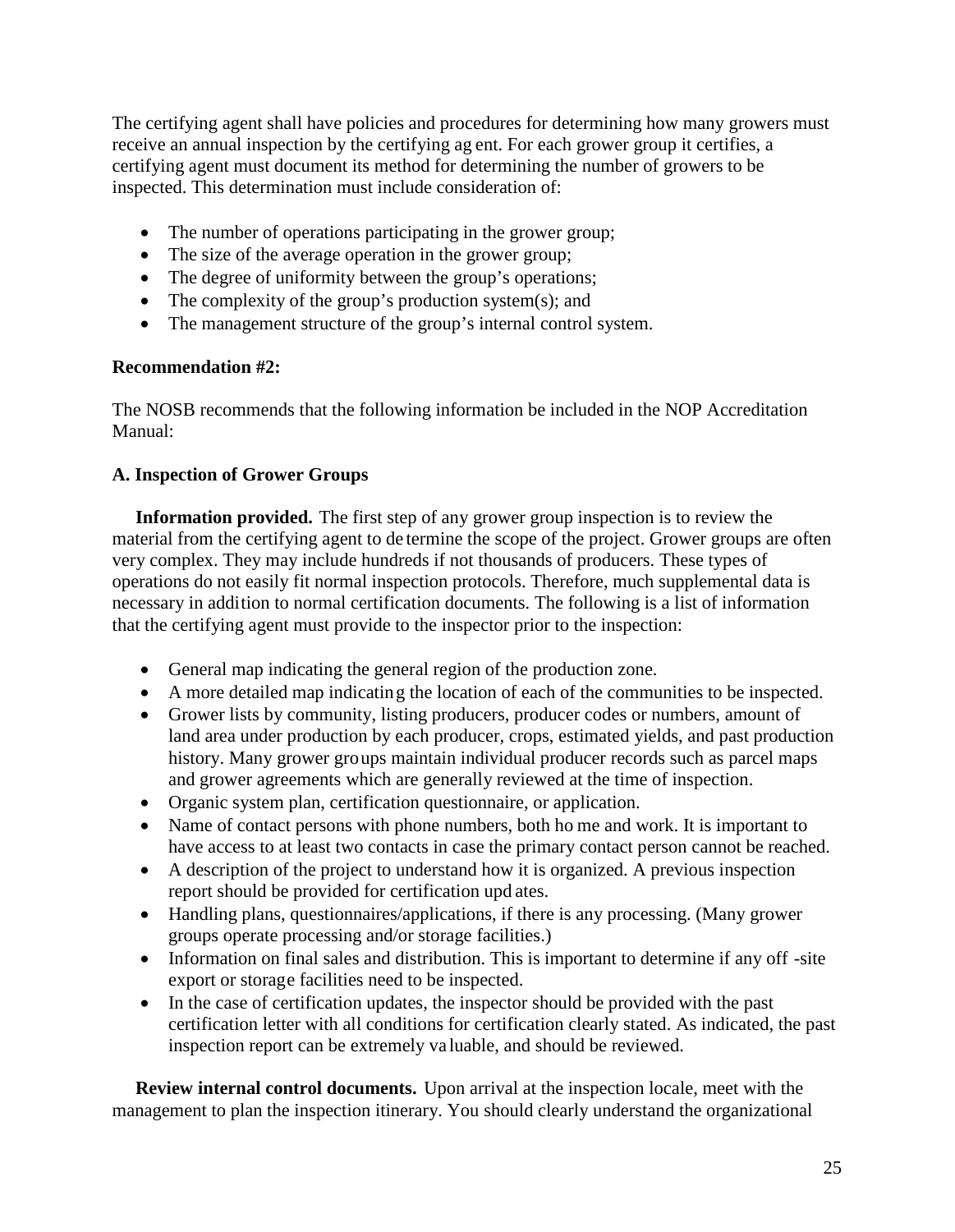management of the project prior to h eading out into the field. You will need documentation of the internal control system to properly verify local oversight efforts, education programs, product flow, and production practices. It is advisable to review internal control documents and other records before heading out into the field. This information can help you choose where to focus your inspection site visits.

**Select the sites to visit.** Make sure that you have the freedom to select any part of the project for inspection. Do not allow the grower group manager to "direct" the inspection. Keep in mind that the further a group of producers are from the main office or the internal control system administrator, the weaker the control may be. Attempt to visit remote producers to best assess the system.

**Interview grower group members.** Once the inspection begins, it is best to follow the product flow starting with the production sites, followed by primary processing, final processing, packaging, storage, and distribution. When visiting the pr oducers, in addition to observing production practices and organic control points specific to the operation, the inspector must verify aspects critical to the overall project. Interview producers directly. Ask questions not only about their farms, but also about other project programs. How well does the producer understand what organic farming and certification means?

Ask direct questions. It is also important to ask producers, point blank, "When was the last time you used agro-chemicals?" You may want to ask specifically if this includes urea or Roundup or other brand name products common to the area. Often producers in a remote area do not clearly understand that these substances are prohibited. Do not assume anything. Individual farm integrity usually reflects the producer's understanding of organic certification, which is directly linked to the project's educational and oversight efforts.

**Understand local issues.** It is critical to understand the local culture, traditions, and common inputs. It is advantageous to invite a local inspector to accompany you. A local inspector can help build trust with producers and help you understand local issues. Such cooperative arrangements can help empower indigenous inspectors.

**Office audit.** Once all aspects of the project have been inspected, a final visit to the project office will likely be required for an audit. The audit of the entire project is best done at the end of the inspection, when the inspector has a more thorough understanding of the enti re operation. Additionally, it will most likely be necessary to verify different pieces of information gathered during the field inspection.

**Exit interview.** An exit interview with the project management is necessary in order to answer remaining questions. This gives the inspector a last chance to secure missing information, obtain required signatures, clarifying confusing, inconsistent, or inaccurate information, and communicate issues of concern.

#### **B. The Internal Control System and Organic Control P oints (OCPs)**

**Assess the internal control system.** The most critical component of both the grower group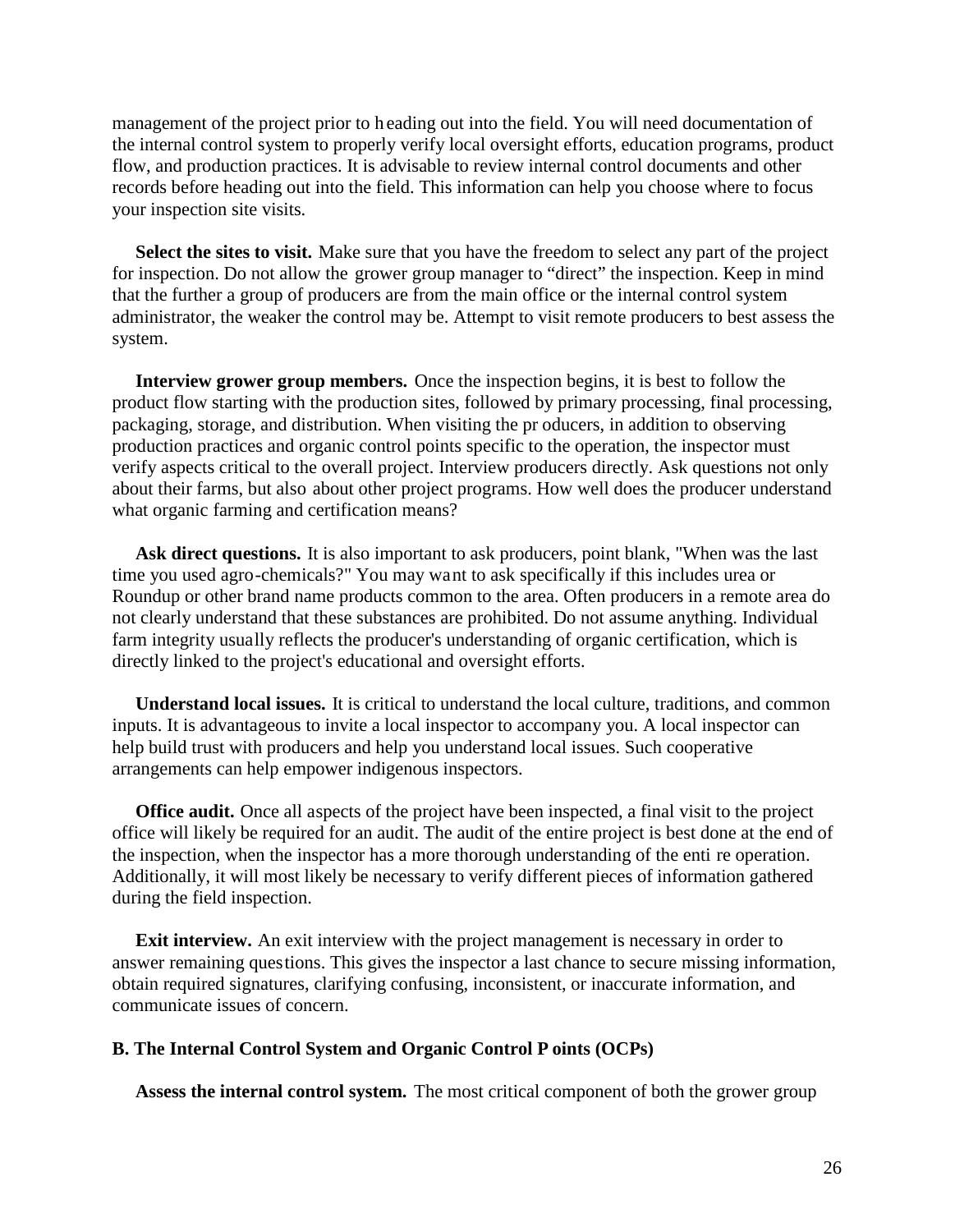inspection and the grower group inspection report is the assessment of the internal control system. (A grower group inspection is in fact an evaluat ion of the internal control system.) The report must address the steps taken by the internal control system to enforce compliance with organic standards.

- Have the operators been provided copies of the standards in a language or format they understand?
- Does the internal control system use individual inspection reports to assess operator compliance?

If not, how is compliance assessment documented?

- How often do official representatives of the control system visit each operation?
- What kinds of documents are generated to verify these visits?
- Are new operators inspected prior to being added to the GG?
- Have all grower group members signed a contract stating that they will comply with the organic standards and permit annual inspections?
- Are operators provided assistance to comply with the standards?
- What happens when non-compliance is suspected or detected?
- Are there records of the actions taken when non -compliance has been investigated?
- Does the control system have an official "sanctions" policy? If so, submit a copy with your report.

 **Report inconsistencies.** It is important to clearly describe the consistency of the project from producer to producer. As indicated, different certifying agents may have different requirements for grower group inspections. Some may require spreadsheets with information on each producer; others may require site visit sheets signed by the farmer at the farm; others require inspecting only a percentage of the total number of producers. If you find prohibited practices and you are only inspecting 20% of the operations, it is a good bet that you have only found 1/5 of the problems. Removal of the individual producer is not necessarily the final answer. The situation may be an indication that the project is not providing proper oversight. Internal records should match your findings and the findings of the certification program. Present your findings in the inspection report, along with any inconsistencies and unresolved issues.

**OCPs.** It is very important to describe the organic control points of the overall operation, where loss of organic integrity may occur. The inspector should report the preventative steps taken to protect organic products, and identify deficiencies where organic control points are not sufficiently addressed.

 The following is a list of examples of **organic control points** encountered during grower group inspections:

- Unclear registers of grower group members.
- Unclear or inadequate maps.
- Inclusion of new fields or new producers with no convers ion or documentation.
- Use of synthetic fertilizers A producer may think that because he or she uses no herbicides or pesticides, the operation is organic.
- Use of used agrochemical bags or containers for harvested products.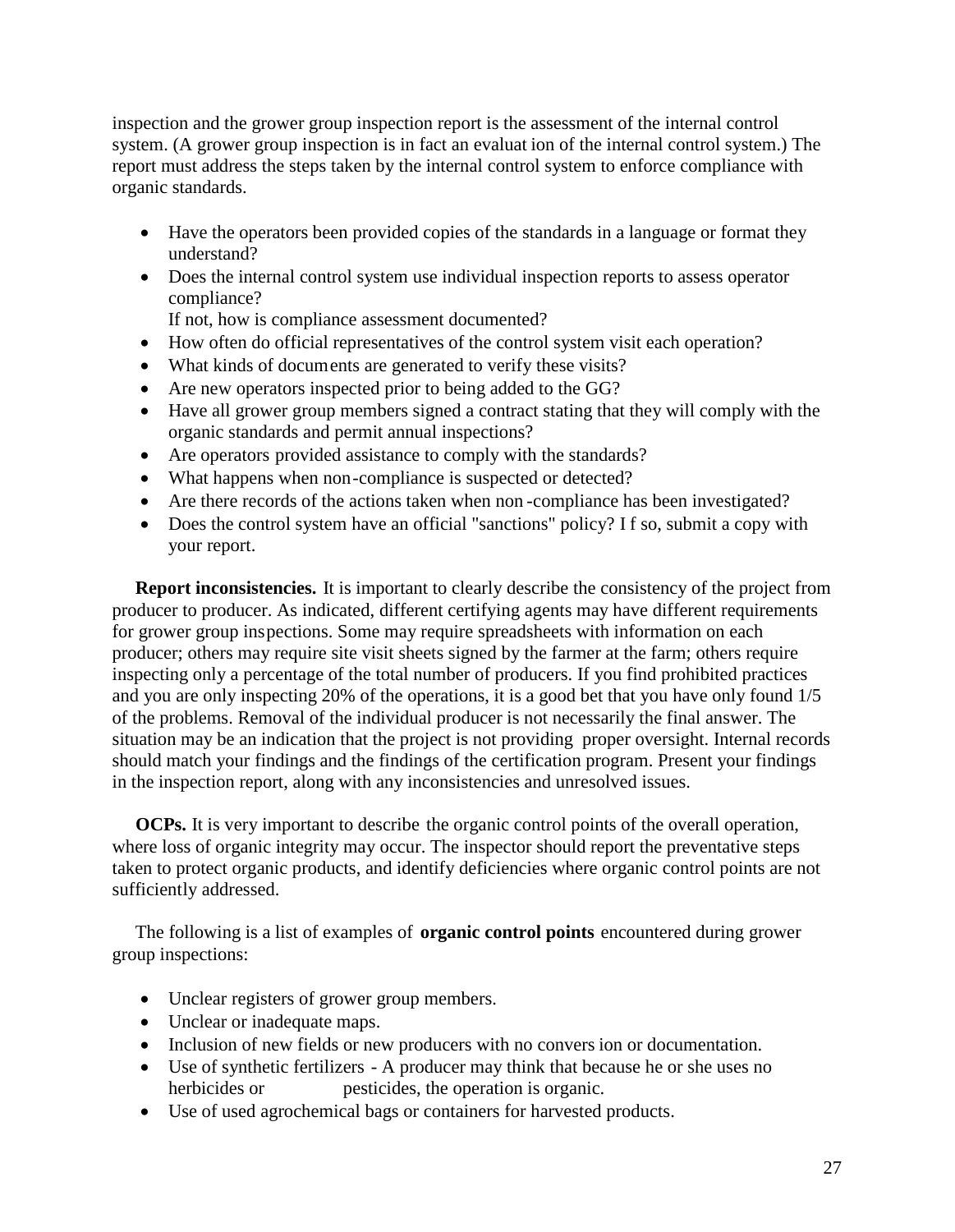- Contamination during storage or transport, e.g.: boats with gas and water in bilge, or storage under the house with gas and paint on top of product.
- Insufficient buffers or non-separation from other crops that have chemicals e.g.: cacao inter-planted with plantain, with urea used to fertilize the plantain.
- Inclusion of crops from neighbors or relatives who are not on the producer list.
- Intentional chemical use. "I only used a little bit."
- Shared use of backpack sprayers which are also used for applying prohibited materi als.
- Unclear internal purchase and transaction records within the grower group.

**Processing by grower groups.** Finally, grower group reports may include process inspection reports for all of the processes performed by the grower group. Make sure that t he grower group has submitted a handling system plan, as applicable, and that the plan has been approved by the certifying agent. Follow handling inspection protocols and submit a handling inspection report.

#### **C. Grower Group Inspection Report Guide**

The grower group inspection report basically follows the outline for a farm inspection report. However, sections may need to be expanded, added, or modified. For example, a section on Organizational Management is helpful to describe many aspects of the pro ject. This section should describe the structure and assess the functioning of the internal control system. It should also list the names of communities, number of producers in each, hectares of each, and, if possible, estimated yields, with totals.

 The following outline summarizes the general areas of grower groups that should always be inspected, and provides a list of the additional topics which must be covered in a grower group inspection report:

- **1. Background**
- **2. Project headquarters and audit trail i nformation; organization, accessibility, and accuracy of information; projected yields of products requested for certification**
- **3. Organization management, internal control system, and compliance mechanisms, including**
- **records maintained**
- **4. List of communities**
- **5. Grower lists**
- **6. All processing facilities, both on-farm and off-farm**
- **7. Transportation systems**
- **8. Storage facilities**
- **9. Field conditions; inspector observations**
- **10. Risk assessment; adjoining land uses; other organic control points**
- **11. Inputs used**
- **12. Equipment used**
- **13. Packaging materials**
- **14. Producer interviews; inspector observations**
- **15. Education program – producer understanding of organic principles and standards**
- **16. Split operations production of non-organic crops/products by grower group**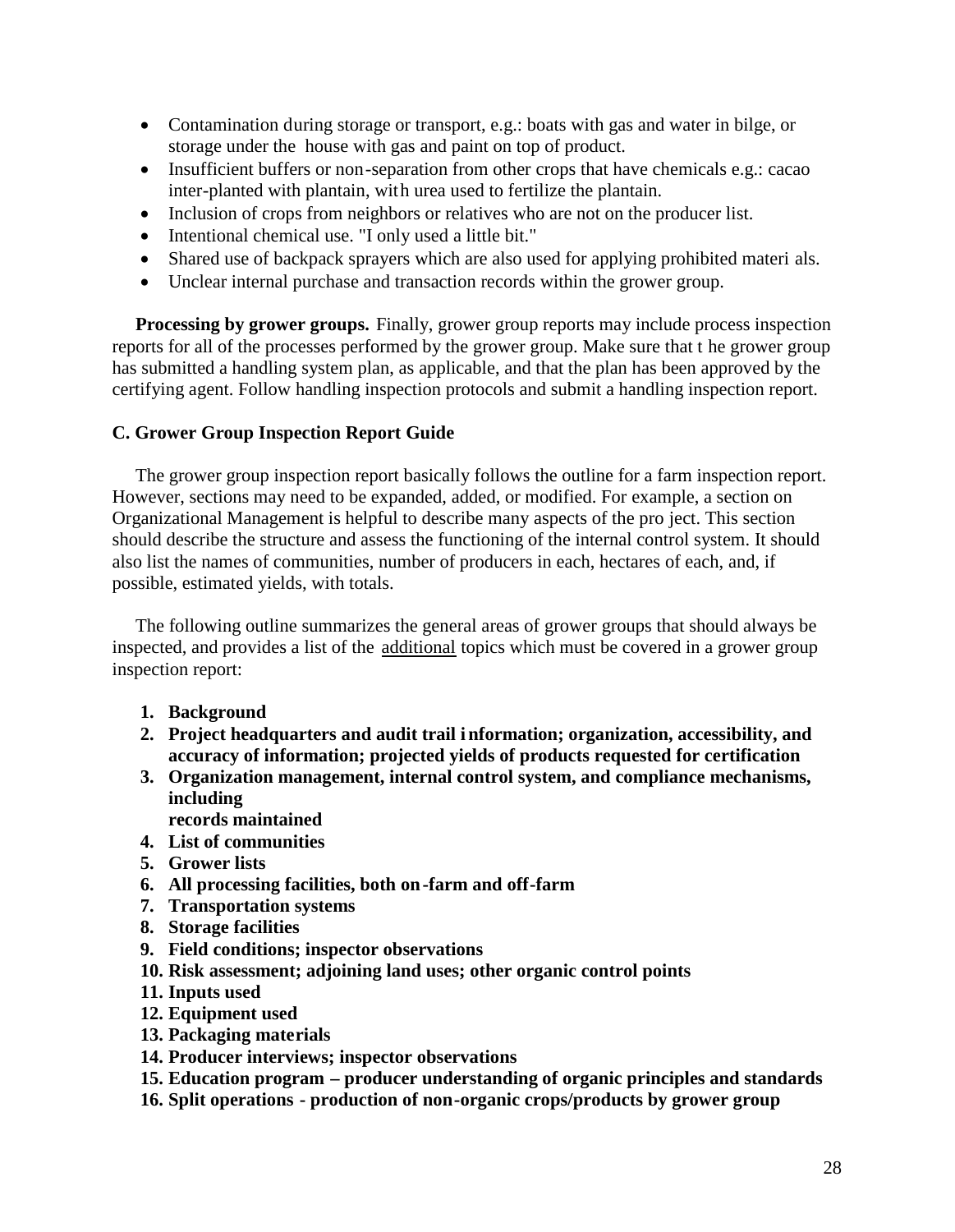**members**

- **17. Other considerations**
- **18. Summary**
- **19. Attachments**

# **D. Outline for Organization and Assessment of the Internal Control System (ICS)**

# **1. Field officers**

Field officers are employed by the grower group. They have m ixed roles:

- a. Information/extension
- b. Registration of growers
- c. Internal control
- d. On-farm research

Field officers often become part of the community. Because field officers have internal control and education functions, they may have conflict of interest issues. This can be solved by rotation of field officers or field officers from other area s handling the internal control function. There should be a minimum of one field officer per maximum 500 farmers.

# **2. Principles of ICS**

- a. analyses/description of situation
- b. appropriate, documented system
- c. awareness raising, information and instructi on, contracting, verbal and written, social controls,

monitoring, corrective actions, risk analyses

# **3. ICS documents**

- a. Project description
	- 1. Basic project outline
	- 2. Farmer and farm profile, grower lists, site maps
	- 3. Farming practices
	- 4. Farmer support system
	- 5. Stakeholder analyses
	- 6. Risk-assessment

# b. The ICS itself

- 1. ICS personnel and the ICS office
- 2. Documentation & record keeping (forms)
- 3. Monitoring and corrective actions
- 4. The buying system arrangement
- 5. Product storage and handling procedures
- 6. Code numbering and product tracing
- c. Updating the system (annual report)
	- 1. Compliance with standards
	- 2. Corrective actions undertaken
	- 3. Farm/project economy financial report